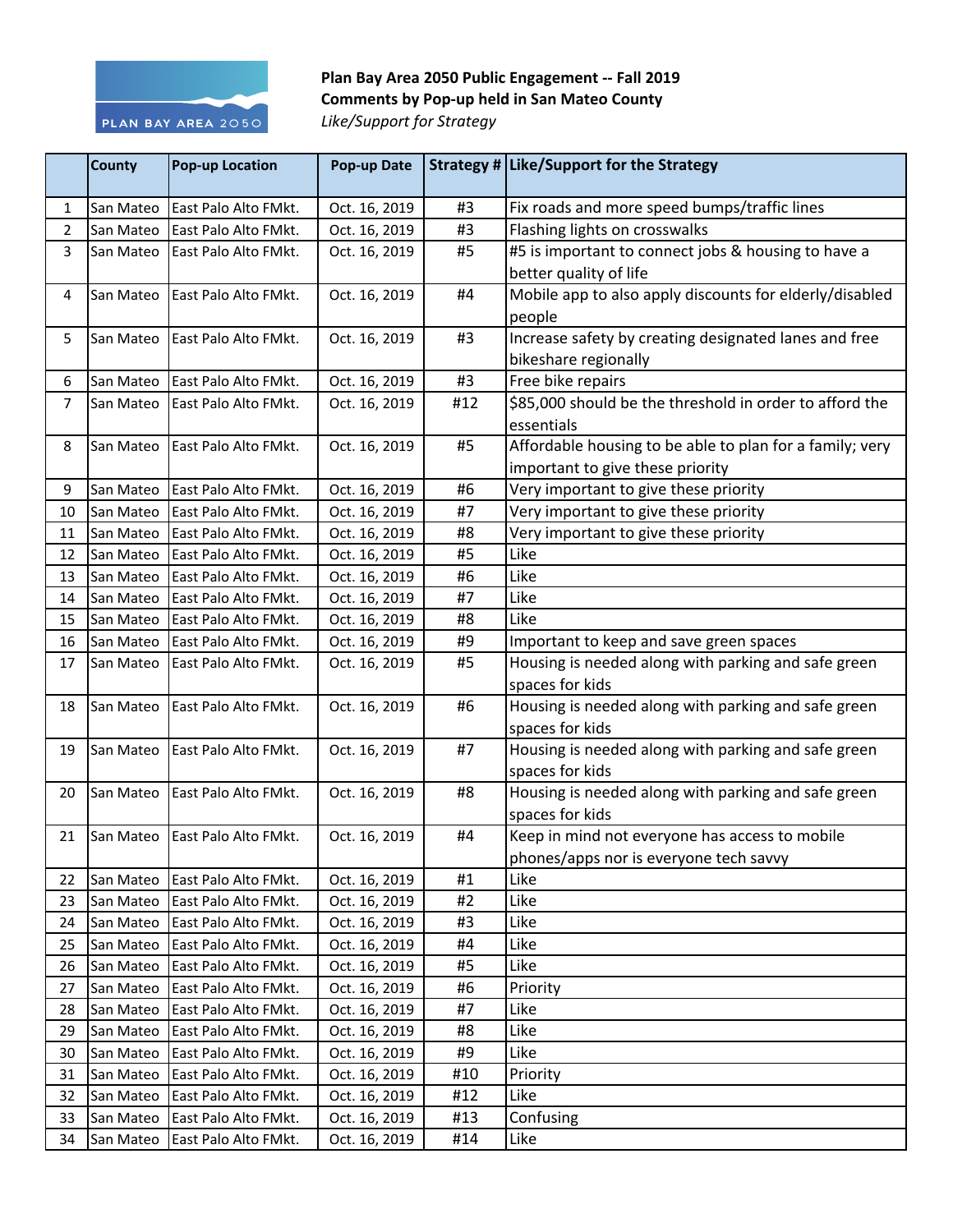|    | <b>County</b> | <b>Pop-up Location</b> | Pop-up Date   |     | Strategy # Like/Support for the Strategy                                             |
|----|---------------|------------------------|---------------|-----|--------------------------------------------------------------------------------------|
| 35 | San Mateo     | East Palo Alto FMkt.   | Oct. 16, 2019 | #3  | Support but contradicts current law prohibiting flow of<br>traffic lanes             |
| 36 | San Mateo     | East Palo Alto FMkt.   | Oct. 16, 2019 | #12 | Need to expand incentives to become a childcare<br>provider; wait lists are too long |
| 37 | San Mateo     | East Palo Alto FMkt.   | Oct. 16, 2019 | #5  | Support                                                                              |
| 38 | San Mateo     | East Palo Alto FMkt.   | Oct. 16, 2019 | #6  | 1:1 ratio                                                                            |
| 39 | San Mateo     | East Palo Alto FMkt.   | Oct. 16, 2019 | #7  | Support                                                                              |
| 40 | San Mateo     | East Palo Alto FMkt.   | Oct. 16, 2019 | #8  | Support                                                                              |
| 41 | San Mateo     | East Palo Alto FMkt.   | Oct. 16, 2019 | #12 | But increase to \$75k for dual income                                                |
| 42 | San Mateo     | East Palo Alto FMkt.   | Oct. 16, 2019 | #2  | Require public transportation; overall concern that<br>implementation gets stalled   |
| 43 | San Mateo     | <b>SM College FM</b>   | Oct. 19, 2019 | #2  | Like                                                                                 |
| 44 | San Mateo     | SM College FM          | Oct. 19, 2019 | #14 | Like                                                                                 |
| 45 | San Mateo     | <b>SM College FM</b>   | Oct. 19, 2019 | #6  | Like                                                                                 |
| 46 | San Mateo     | <b>SM College FM</b>   | Oct. 19, 2019 | #7  | Like                                                                                 |
| 47 | San Mateo     | SM College FM          | Oct. 19, 2019 | #6  | Population keeps growing and urban housing is<br>insufficient                        |
| 48 | San Mateo     | SM College FM          | Oct. 19, 2019 | #4  | App would help if it could help make transit make sense                              |
| 49 | San Mateo     | <b>SM College FM</b>   | Oct. 19, 2019 | #2  | More public transit                                                                  |
| 50 | San Mateo     | <b>SM College FM</b>   | Oct. 19, 2019 | #6  | Like                                                                                 |
| 51 | San Mateo     | SM College FM          | Oct. 19, 2019 | #1  | Like                                                                                 |
| 52 | San Mateo     | <b>SM College FM</b>   | Oct. 19, 2019 | #12 | Like                                                                                 |
| 53 | San Mateo     | <b>SM College FM</b>   | Oct. 19, 2019 | #7  | Makes sense                                                                          |
| 54 | San Mateo     | <b>SM College FM</b>   | Oct. 19, 2019 | #2  | Like. Needs to be more reliable, safe and convenient                                 |
| 55 | San Mateo     | <b>SM College FM</b>   | Oct. 19, 2019 | #12 | Very important and necessary                                                         |
| 56 | San Mateo     | <b>SM College FM</b>   | Oct. 19, 2019 | #1  | Very important                                                                       |
| 57 | San Mateo     | <b>SM College FM</b>   | Oct. 19, 2019 | #6  | Very important                                                                       |
| 58 | San Mateo     | <b>SM College FM</b>   | Oct. 19, 2019 | #9  | Very important                                                                       |
| 59 | San Mateo     | <b>SM College FM</b>   | Oct. 19, 2019 | #12 | Very important                                                                       |
| 60 | San Mateo     | <b>SM College FM</b>   | Oct. 19, 2019 | #5  | Like                                                                                 |
| 61 | San Mateo     | <b>SM College FM</b>   | Oct. 19, 2019 | #10 | Like                                                                                 |
| 62 | San Mateo     | <b>SM College FM</b>   | Oct. 19, 2019 | #2  | Need more transportation                                                             |
| 63 | San Mateo     | <b>SM College FM</b>   | Oct. 19, 2019 | #5  | Like                                                                                 |
| 64 | San Mateo     | <b>SM College FM</b>   | Oct. 19, 2019 | #11 | Is very concerned                                                                    |
| 65 | San Mateo     | <b>SM College FM</b>   | Oct. 19, 2019 | #5  | Great idea                                                                           |
| 66 | San Mateo     | <b>SM College FM</b>   | Oct. 19, 2019 | #10 | Next zero energy building codes                                                      |
| 67 | San Mateo     | SM College FM          | Oct. 19, 2019 | #11 | Like                                                                                 |
| 68 | San Mateo     | SM College FM          | Oct. 19, 2019 | #9  | Like                                                                                 |
| 69 | San Mateo     | <b>SM College FM</b>   | Oct. 19, 2019 | #1  | Like                                                                                 |
| 70 | San Mateo     | <b>SM College FM</b>   | Oct. 19, 2019 | #9  | Like                                                                                 |
| 71 | San Mateo     | <b>SM College FM</b>   | Oct. 19, 2019 | #10 | Like                                                                                 |
| 72 | San Mateo     | <b>SM College FM</b>   | Oct. 19, 2019 | #11 | Like                                                                                 |
| 73 | San Mateo     | <b>SM College FM</b>   | Oct. 19, 2019 | #12 | Like                                                                                 |
| 74 | San Mateo     | <b>SM College FM</b>   | Oct. 19, 2019 | #14 | Like                                                                                 |
| 75 | San Mateo     | <b>SM College FM</b>   | Oct. 19, 2019 | #13 | Like                                                                                 |
| 76 | San Mateo     | <b>SM College FM</b>   | Oct. 19, 2019 | #3  | More charging stations for electric vehicles                                         |
| 77 | San Mateo     | <b>SM College FM</b>   | Oct. 19, 2019 | #8  | Like                                                                                 |
| 78 | San Mateo     | <b>SM College FM</b>   | Oct. 19, 2019 | #9  | Like                                                                                 |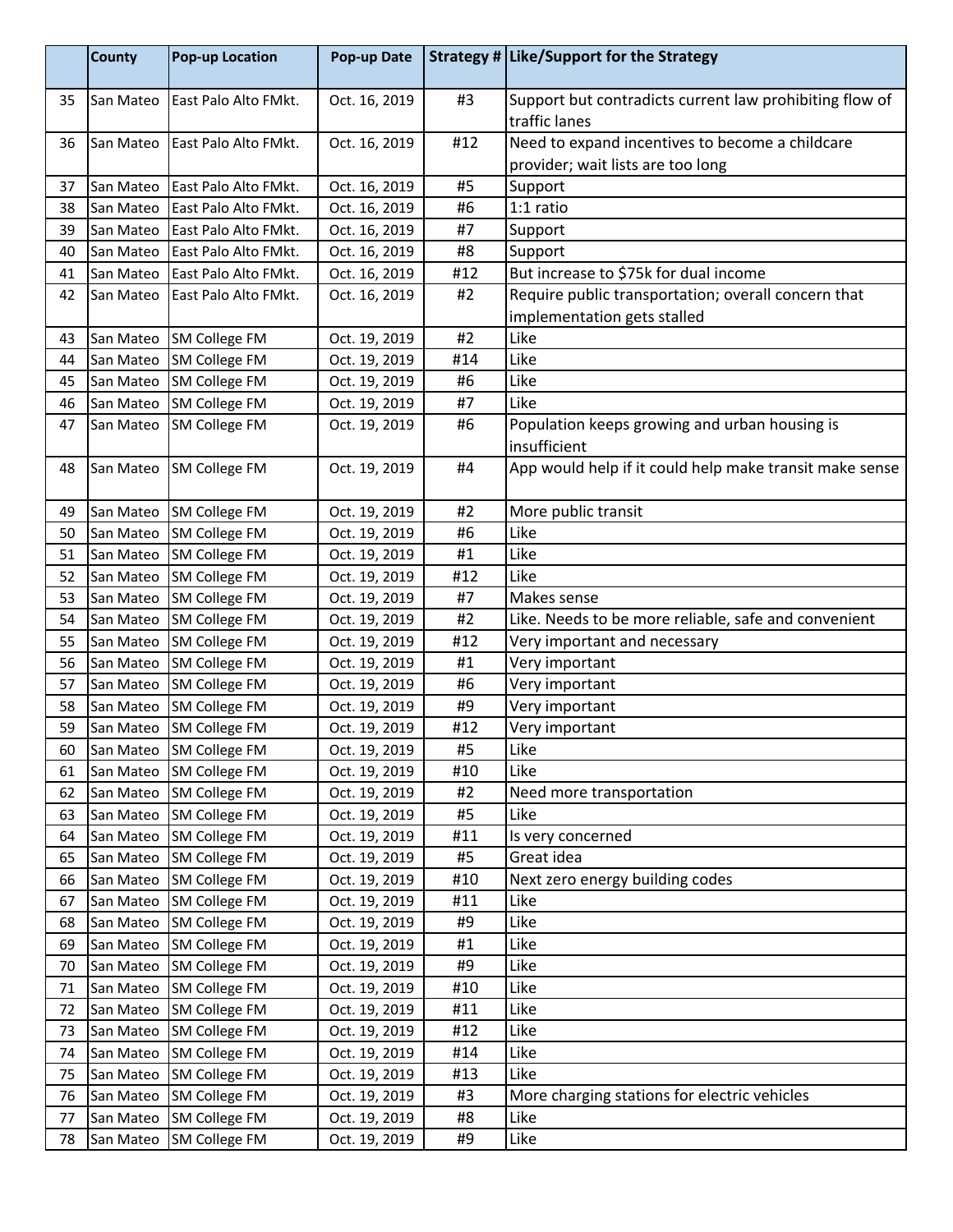|     | <b>County</b> | <b>Pop-up Location</b> | Pop-up Date   |     | Strategy # Like/Support for the Strategy                                   |
|-----|---------------|------------------------|---------------|-----|----------------------------------------------------------------------------|
| 79  | San Mateo     | SM College FM          | Oct. 19, 2019 | #3  | Like                                                                       |
| 80  | San Mateo     | SM College FM          | Oct. 19, 2019 | #14 | Like                                                                       |
| 81  | San Mateo     | <b>SM College FM</b>   | Oct. 19, 2019 | #2  | Dedicate                                                                   |
| 82  | San Mateo     | SM College FM          | Oct. 19, 2019 | #9  | Like                                                                       |
| 83  | San Mateo     | <b>SM College FM</b>   | Oct. 19, 2019 | #11 | It is a big concern; proactive                                             |
| 84  | San Mateo     | SM College FM          | Oct. 19, 2019 | #3  | What's scope? Where would this be done?                                    |
| 85  | San Mateo     | SM College FM          | Oct. 19, 2019 | #1  | Must do as a priority                                                      |
| 86  | San Mateo     | <b>SM College FM</b>   | Oct. 19, 2019 | #4  | It will be such a big help for commuters                                   |
| 87  | San Mateo     | SM College FM          | Oct. 19, 2019 | #2  | Really important!                                                          |
| 88  | San Mateo     | <b>SM College FM</b>   | Oct. 19, 2019 | #12 | Like                                                                       |
| 89  | San Mateo     | <b>SM College FM</b>   | Oct. 19, 2019 | #14 | Worker training and retraining for new economics                           |
| 90  | San Mateo     | SM College FM          | Oct. 19, 2019 | #2  | Like                                                                       |
| 91  | San Mateo     | SM College FM          | Oct. 19, 2019 | #5  | Like                                                                       |
| 92  | San Mateo     | SM College FM          | Oct. 19, 2019 | #6  | Like                                                                       |
| 93  | San Mateo     | SM College FM          | Oct. 19, 2019 | #2  | Need this!                                                                 |
| 94  | San Mateo     | <b>SM College FM</b>   | Oct. 19, 2019 | #10 | Like                                                                       |
| 95  | San Mateo     | <b>SM College FM</b>   | Oct. 19, 2019 | #2  | Like                                                                       |
| 96  | San Mateo     | SM College FM          | Oct. 19, 2019 | #3  | Like                                                                       |
| 97  | San Mateo     | <b>SM College FM</b>   | Oct. 19, 2019 | #9  | Like                                                                       |
| 98  | San Mateo     | SM College FM          | Oct. 19, 2019 | #3  | Like!                                                                      |
| 99  | San Mateo     | <b>SM College FM</b>   | Oct. 19, 2019 | #6  | Does not have much hope it will happen but it is                           |
|     |               |                        |               |     | important                                                                  |
| 100 | San Mateo     | <b>SM College FM</b>   | Oct. 19, 2019 | #7  | Does not have much hope it will happen but it is                           |
|     |               |                        |               |     | important                                                                  |
| 101 | San Mateo     | SM College FM          | Oct. 19, 2019 | #7  | Like                                                                       |
| 102 | San Mateo     | SM College FM          | Oct. 19, 2019 | #9  | Like. Must do environmental strategies in parallel                         |
| 103 | San Mateo     | <b>SM College FM</b>   | Oct. 19, 2019 | #11 | Like. Must do environmental strategies in parallel                         |
| 104 | San Mateo     | SM College FM          | Oct. 19, 2019 | #3  | Like                                                                       |
| 105 | San Mateo     | SM College FM          | Oct. 19, 2019 | #7  | Like                                                                       |
| 106 | San Mateo     | <b>SM College FM</b>   | Oct. 19, 2019 | #14 | Like                                                                       |
| 107 | San Mateo     | <b>SM College FM</b>   | Oct. 19, 2019 | #10 | Like                                                                       |
| 108 | San Mateo     | SM College FM          | Oct. 19, 2019 | #12 | Like                                                                       |
| 109 | San Mateo     | SM College FM          | Oct. 19, 2019 | #3  | Like                                                                       |
| 110 | San Mateo     | <b>SM College FM</b>   | Oct. 19, 2019 | #6  | Like                                                                       |
| 111 | San Mateo     | <b>SM College FM</b>   | Oct. 19, 2019 | #10 | Like                                                                       |
| 112 | San Mateo     | <b>SM College FM</b>   | Oct. 19, 2019 | #5  | More transit and more transit-oriented development.                        |
|     |               |                        |               |     | Development should not just be concentrated in certain                     |
|     |               |                        |               |     |                                                                            |
|     |               |                        |               |     | neighborhoods while everyone else drives and                               |
| 113 | San Mateo     | <b>SM College FM</b>   | Oct. 19, 2019 | #2  | continues NIMBYism.<br>More transit and more transit-oriented development. |
|     |               |                        |               |     |                                                                            |
|     |               |                        |               |     | We need more accessible transit everywhere, not just in                    |
|     |               |                        |               |     | existing corridors                                                         |
| 114 | San Mateo     | SM College FM          | Oct. 19, 2019 | #7  | Like                                                                       |
| 115 | San Mateo     | <b>SM College FM</b>   | Oct. 19, 2019 | #1  | Very important for good works                                              |
| 116 | San Mateo     | SM College FM          | Oct. 19, 2019 | #12 | Very necessary                                                             |
| 117 | San Mateo     | SM College FM          | Oct. 19, 2019 | #2  | Like                                                                       |
| 118 | San Mateo     | <b>SM College FM</b>   | Oct. 19, 2019 | #6  | Important. Not sure how, though.                                           |
| 119 | San Mateo     | <b>SM College FM</b>   | Oct. 19, 2019 | #12 | Likes childcare subsidy, but way to low number needs to                    |
|     |               |                        |               |     | be higher                                                                  |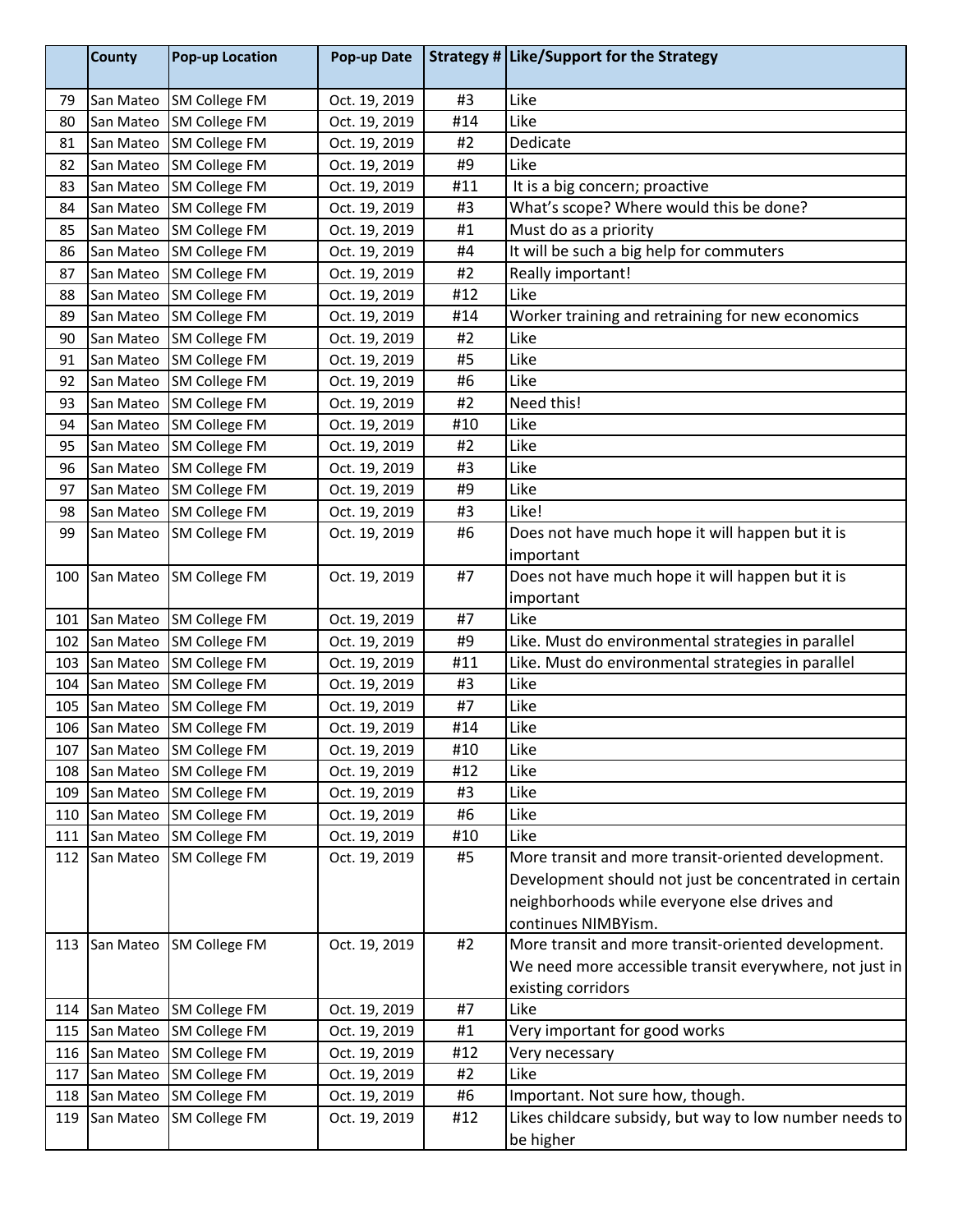|     | <b>County</b> | <b>Pop-up Location</b> | Pop-up Date   |     | Strategy # Like/Support for the Strategy                |
|-----|---------------|------------------------|---------------|-----|---------------------------------------------------------|
| 120 | San Mateo     | <b>SM College FM</b>   | Oct. 19, 2019 | #5  | Housing strategies are the #1 need/priority             |
| 121 | San Mateo     | <b>SM College FM</b>   | Oct. 19, 2019 | #6  | Housing strategies are the #1 need/priority             |
| 122 | San Mateo     | SM College FM          | Oct. 19, 2019 | #7  | Housing strategies are the #1 need/priority             |
| 123 | San Mateo     | SM College FM          | Oct. 19, 2019 | #8  | Housing strategies are the #1 need/priority             |
| 124 | San Mateo     | <b>SM College FM</b>   | Oct. 19, 2019 | #9  | Environmental strategies are second most important      |
|     |               |                        |               |     | (after housing strategies)                              |
| 125 | San Mateo     | <b>SM College FM</b>   | Oct. 19, 2019 | #10 | Environmental strategies are second most important      |
|     |               |                        |               |     | (after housing strategies)                              |
| 126 | San Mateo     | <b>SM College FM</b>   | Oct. 19, 2019 | #11 | Environmental strategies are second most important      |
|     |               |                        |               |     | (after housing strategies)                              |
| 127 | San Mateo     | <b>SM College FM</b>   | Oct. 19, 2019 | #2  | Public transportation needs to improve above all        |
| 128 | San Mateo     | SM College FM          | Oct. 19, 2019 | #2  | Buses should cross counties; be more regionable         |
| 129 | San Mateo     | SM College FM          | Oct. 19, 2019 | #1  | R+1 very important                                      |
| 130 | San Mateo     | <b>SM College FM</b>   | Oct. 19, 2019 | #3  | More bike paths for young adults                        |
| 131 | San Mateo     | <b>SM College FM</b>   | Oct. 19, 2019 | #2  | Transbay express bus systems connecting all cities      |
| 132 | San Mateo     | SM College FM          | Oct. 19, 2019 | #2  | No freeway across the Bay but rail okay                 |
| 133 | San Mateo     | SM College FM          | Oct. 19, 2019 | #2  | Public transit should be more coordinated and frequent  |
| 134 | San Mateo     | SM College FM          | Oct. 19, 2019 | #2  | Expansion of rail - BART; incorporate the Peninsula     |
| 135 | San Mateo     | SM College FM          | Oct. 19, 2019 | #3  | More bike trails/dedicated bike lanes                   |
| 136 | San Mateo     | <b>SM College FM</b>   | Oct. 19, 2019 | #2  | High Speed Rail - build it                              |
| 137 | San Mateo     | <b>SM College FM</b>   | Oct. 19, 2019 | #9  | Integrate open space and ag more in PBA --- focus more  |
| 138 | San Mateo     | Dental Care Event/SSF  | Oct. 20, 2019 | #6  | Affordable                                              |
| 139 | San Mateo     | Dental Care Event/SSF  | Oct. 20, 2019 | #5  | Very important to live here                             |
| 140 | San Mateo     | Dental Care Event/SSF  | Oct. 20, 2019 | #7  | Support                                                 |
| 141 | San Mateo     | Dental Care Event/SSF  | Oct. 20, 2019 | #1  | They are horrible, definitely                           |
| 142 | San Mateo     | Dental Care Event/SSF  | Oct. 20, 2019 | #2  | Support                                                 |
| 143 | San Mateo     | Dental Care Event/SSF  | Oct. 20, 2019 | #5  | Support                                                 |
| 144 | San Mateo     | Dental Care Event/SSF  | Oct. 20, 2019 | #11 | Support                                                 |
| 145 | San Mateo     | Dental Care Event/SSF  | Oct. 20, 2019 | #14 | Support                                                 |
| 146 | San Mateo     | Dental Care Event/SSF  | Oct. 20, 2019 | #10 | Need to add extra services/strategies for disabled and  |
|     |               |                        |               |     | elderly                                                 |
| 147 | San Mateo     | Dental Care Event/SSF  | Oct. 20, 2019 | #6  | Support                                                 |
| 148 | San Mateo     | Dental Care Event/SSF  | Oct. 20, 2019 | #2  | Support                                                 |
| 149 | San Mateo     | Dental Care Event/SSF  | Oct. 20, 2019 | #6  | Support                                                 |
| 150 | San Mateo     | Dental Care Event/SSF  | Oct. 20, 2019 | #7  | Support                                                 |
| 151 | San Mateo     | Dental Care Event/SSF  | Oct. 20, 2019 | #10 | Support                                                 |
| 152 | San Mateo     | Dental Care Event/SSF  | Oct. 20, 2019 | #14 | Support                                                 |
| 153 | San Mateo     | Dental Care Event/SSF  | Oct. 20, 2019 | #7  | Support                                                 |
| 154 | San Mateo     | Dental Care Event/SSF  | Oct. 20, 2019 | #1  | San Jose needs proper maintenance                       |
| 155 | San Mateo     | Dental Care Event/SSF  | Oct. 20, 2019 | #12 | Helpful to parents furthering their education           |
| 156 | San Mateo     | Dental Care Event/SSF  | Oct. 20, 2019 | #2  | Downtown San Carlos does not have a lot of transit      |
|     |               |                        |               |     | options - bullet train is slow - BART should go further |
| 157 | San Mateo     | Dental Care Event/SSF  | Oct. 20, 2019 | #7  | The area by the Cow Palace needs more grocery stores    |
|     |               |                        |               |     | and housing                                             |
| 158 | San Mateo     | Dental Care Event/SSF  | Oct. 20, 2019 | #2  | Support                                                 |
| 159 | San Mateo     | Dental Care Event/SSF  | Oct. 20, 2019 | #4  | Support                                                 |
| 160 | San Mateo     | Dental Care Event/SSF  | Oct. 20, 2019 | #8  | Make life simpler                                       |
| 161 | San Mateo     | Dental Care Event/SSF  | Oct. 20, 2019 | #12 | Need to do better for our residents                     |
| 162 | San Mateo     | Dental Care Event/SSF  | Oct. 20, 2019 | #1  | Support                                                 |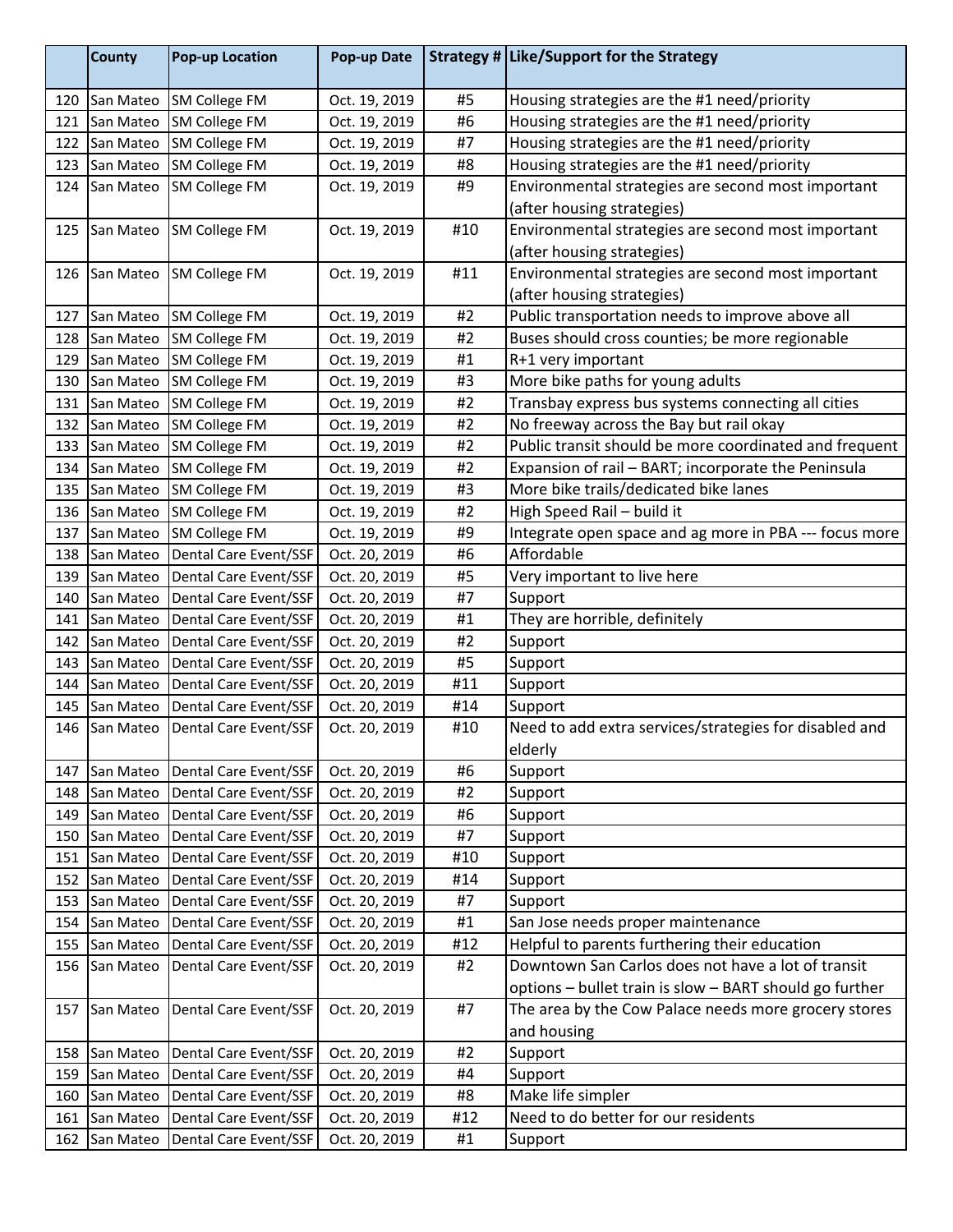|            | <b>County</b>          | <b>Pop-up Location</b>                  | Pop-up Date                    |          | Strategy # Like/Support for the Strategy                                                  |
|------------|------------------------|-----------------------------------------|--------------------------------|----------|-------------------------------------------------------------------------------------------|
| 163        | San Mateo              | Dental Care Event/SSF                   | Oct. 20, 2019                  | #5       | Because of No. 6                                                                          |
| 164        | San Mateo              | <b>Dental Care Event/SSF</b>            | Oct. 20, 2019                  | #6       | Likes the idea because builders re not focused on                                         |
|            |                        |                                         |                                |          | making houses for gentofiers                                                              |
| 165        | San Mateo              | Dental Care Event/SSF                   | Oct. 20, 2019                  | #2       | Support. We're behind other countries, will help to                                       |
|            |                        |                                         |                                |          | balance work/life                                                                         |
| 166        | San Mateo              | Dental Care Event/SSF                   | Oct. 20, 2019                  | #12      | Support, providing it includes for childcare centers                                      |
| 167        | San Mateo              | Dental Care Event/SSF                   | Oct. 20, 2019                  | #8       | Urban growth ties into affordable housing                                                 |
| 168        | San Mateo              | Dental Care Event/SSF                   | Oct. 20, 2019                  | #6       | Sounds intense                                                                            |
| 169        | San Mateo              | Dental Care Event/SSF                   | Oct. 20, 2019                  | #3       | Good                                                                                      |
| 170        | San Mateo              | Dental Care Event/SSF                   | Oct. 20, 2019                  | #4       | Good                                                                                      |
| 171        | San Mateo              | Dental Care Event/SSF                   | Oct. 20, 2019                  | #9       | Support                                                                                   |
| 172        | San Mateo              | Dental Care Event/SSF                   | Oct. 20, 2019                  | #10      | Support                                                                                   |
| 173        | San Mateo              | Dental Care Event/SSF                   | Oct. 20, 2019                  | #10      | But owner shouldn't be required to pay for entire                                         |
|            |                        |                                         |                                |          | retrofit                                                                                  |
| 174        | San Mateo              | Dental Care Event/SSF                   | Oct. 20, 2019                  | #12      | Support                                                                                   |
| 175        | San Mateo              | Dental Care Event/SSF                   | Oct. 20, 2019                  | #4       | Will make things simpler                                                                  |
| 176        | San Mateo              | Dental Care Event/SSF                   | Oct. 20, 2019                  | #5       | Support                                                                                   |
| 177        | San Mateo              | Dental Care Event/SSF                   | Oct. 20, 2019                  | #6       | Support                                                                                   |
| 178        | San Mateo              | Dental Care Event/SSF                   | Oct. 20, 2019                  | #4       | We are behind other metro areas                                                           |
| 179        | San Mateo              | Dental Care Event/SSF                   | Oct. 20, 2019                  | #12      | Support                                                                                   |
| 180        | San Mateo              | Dental Care Event/SSF                   | Oct. 20, 2019                  | #2       | Support                                                                                   |
| 181        | San Mateo              | Dental Care Event/SSF                   | Oct. 20, 2019                  | #5       | Bring 5 and 8 together                                                                    |
| 182        | San Mateo              | Dental Care Event/SSF                   | Oct. 20, 2019                  | #8       | Bring 8 and 5 together                                                                    |
| 183        | San Mateo              | Dental Care Event/SSF                   | Oct. 20, 2019                  | #3       | Support bike share in residential areas and in areas not                                  |
|            |                        |                                         |                                |          | currently available                                                                       |
| 184        | San Mateo              | Dental Care Event/SSF                   | Oct. 20, 2019                  | #6       | Support more housing and more affordable housing but                                      |
|            |                        |                                         |                                |          | need to apply rules to avoid discrimination when                                          |
|            |                        |                                         |                                |          | allocating                                                                                |
| 185        | San Mateo              | Dental Care Event/SSF                   | Oct. 20, 2019                  | #2       | Reroute the transit systems to where people are. Easier                                   |
|            |                        |                                         |                                |          | to change a route than build                                                              |
|            |                        | 186   San Mateo   Dental Care Event/SSF | Oct. 20, 2019                  | #10      | Support retrofitting residential and dams for                                             |
|            |                        |                                         |                                |          | earthquakes                                                                               |
| 187        | San Mateo              | Serramonte FMkt.                        | Oct. 24, 2019                  | #6       | Like                                                                                      |
| 188        | San Mateo              | Serramonte FMkt.                        | Oct. 24, 2019                  | #2       | Like                                                                                      |
| 189        | San Mateo              | Serramonte FMkt.                        | Oct. 24, 2019                  | #3       | Like                                                                                      |
| 190        | San Mateo              | Serramonte FMkt.<br>Serramonte FMkt.    | Oct. 24, 2019                  | #4       | Need to modernize transport                                                               |
| 191        | San Mateo              |                                         | Oct. 24, 2019                  | #1<br>#6 | Maintenance is very important<br>Very difficult to find economical and accessible housing |
| 192<br>193 | San Mateo              | Serramonte FMkt.                        | Oct. 24, 2019                  | #6       | Lots of people impacted by this                                                           |
|            | San Mateo<br>San Mateo | Serramonte FMkt.                        | Oct. 24, 2019<br>Oct. 24, 2019 | #12      | Income levels need to go up                                                               |
| 194<br>195 | San Mateo              | Serramonte FMkt.<br>Serramonte FMkt.    | Oct. 24, 2019                  | #13      | Like                                                                                      |
| 196        | San Mateo              | Serramonte FMkt.                        | Oct. 24, 2019                  | #6       | Good to do                                                                                |
| 197        | San Mateo              | Serramonte FMkt.                        | Oct. 24, 2019                  | #6       | More affordable housing is good                                                           |
| 198        | San Mateo              |                                         | Oct. 24, 2019                  | #12      | Yes; childcare has increased over the years; need help                                    |
|            |                        | Serramonte FMkt.                        |                                |          | for sure                                                                                  |
| 199        | San Mateo              | Serramonte FMkt.                        | Oct. 24, 2019                  | #6       | Need more of this                                                                         |
| 200        | San Mateo              | Serramonte FMkt.                        | Oct. 24, 2019                  | #2       | Improve South Bay public transport - tram, train,                                         |
|            |                        |                                         |                                |          | expand BART to San Jose                                                                   |
| 201        | San Mateo              | Serramonte FMkt.                        | Oct. 24, 2019                  | #7       | Like #7 Housing                                                                           |
|            |                        |                                         |                                |          |                                                                                           |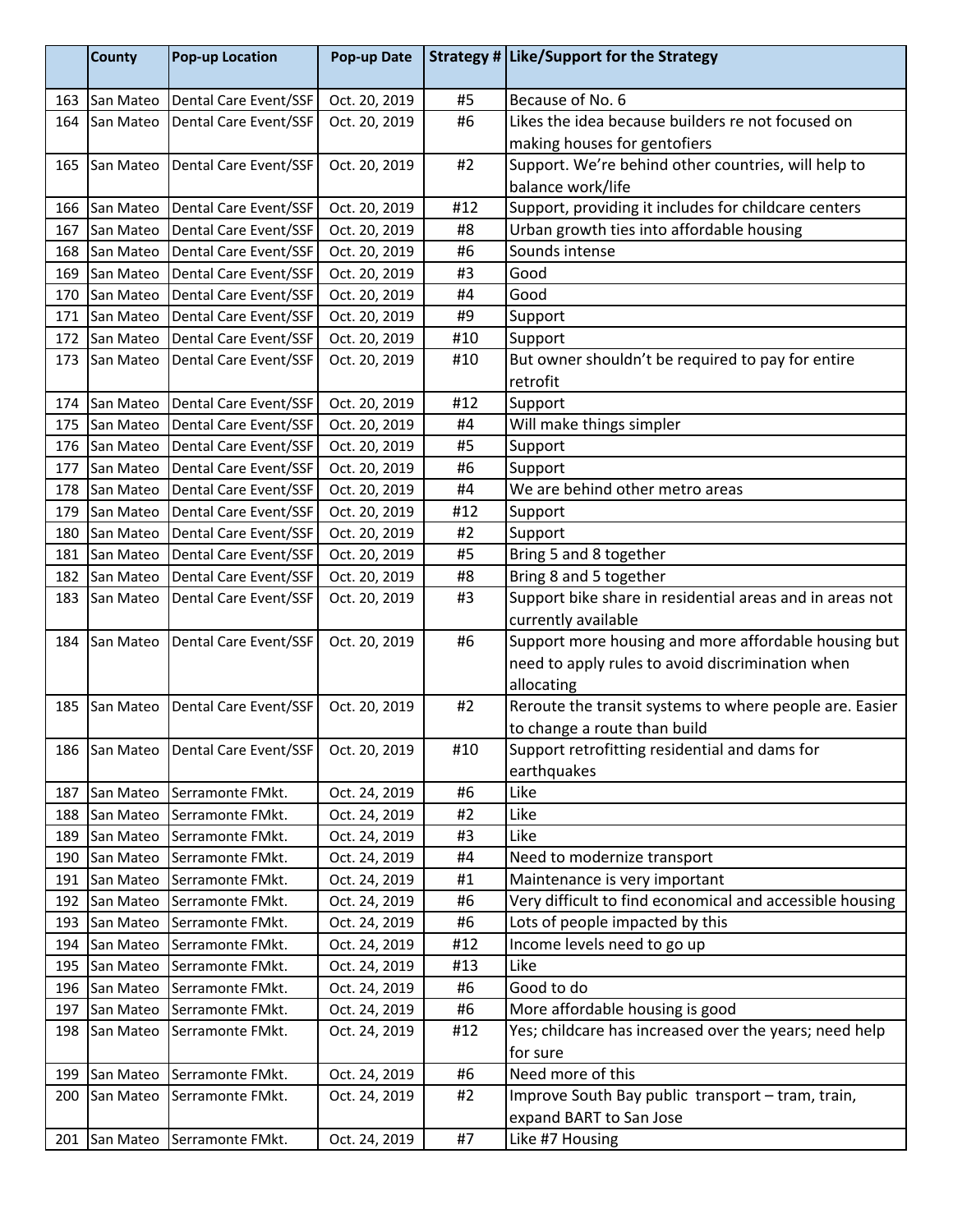|     | <b>County</b> | <b>Pop-up Location</b> | Pop-up Date   |     | Strategy # Like/Support for the Strategy                    |
|-----|---------------|------------------------|---------------|-----|-------------------------------------------------------------|
| 202 | San Mateo     | Serramonte FMkt.       | Oct. 24, 2019 | #11 | Increase solar panels on existing buildings                 |
| 203 | San Mateo     | Serramonte FMkt.       | Oct. 24, 2019 | #12 | Great for families; how to help with \$15/hr families       |
| 204 | San Mateo     | Serramonte FMkt.       | Oct. 24, 2019 | #1  | Focus on this                                               |
| 205 | San Mateo     | Serramonte FMkt.       | Oct. 24, 2019 | #5  | Education is key                                            |
| 206 | San Mateo     | Serramonte FMkt.       | Oct. 24, 2019 | #6  | Like                                                        |
| 207 | San Mateo     | Serramonte FMkt.       | Oct. 24, 2019 | #7  | Like                                                        |
| 208 | San Mateo     | Serramonte FMkt.       | Oct. 24, 2019 | #8  | Like                                                        |
| 209 | San Mateo     | Serramonte FMkt.       | Oct. 24, 2019 | #1  | It's important to me to maintain the roads which are        |
|     |               |                        |               |     | used to transport commerce, roads right now need a lot      |
|     |               |                        |               |     | of repair, especially in San Francisco                      |
| 210 | San Mateo     | Serramonte FMkt.       | Oct. 24, 2019 | #7  | Transforming dilapidated malls and office parks would       |
|     |               |                        |               |     | be a terrific idea to convert them into housing             |
| 211 | San Mateo     | lSerramonte FMkt.      | Oct. 24, 2019 | #8  | Like                                                        |
| 212 | San Mateo     | Serramonte FMkt.       | Oct. 24, 2019 | #8  | I'm in favor of simplifying the plans approval process      |
|     |               |                        |               |     | and making it fast track                                    |
| 213 | San Mateo     | Serramonte FMkt.       | Oct. 24, 2019 | #2  | Yes! Public transit is the future, single occupant cars are |
|     |               |                        |               |     | not sustainable                                             |
| 214 | San Mateo     | Serramonte FMkt.       | Oct. 24, 2019 | #1  | Important to do, works                                      |
| 215 | San Mateo     | Serramonte FMkt.       | Oct. 24, 2019 | #6  | There isn't any affordable housing; natives can't live      |
|     |               |                        |               |     | here                                                        |
| 216 | San Mateo     | Serramonte FMkt.       | Oct. 24, 2019 | #5  | Housing development near transit                            |
| 217 | San Mateo     | Serramonte FMkt.       | Oct. 24, 2019 | #9  | Housing development near transit                            |
| 218 | San Mateo     | Serramonte FMkt.       | Oct. 24, 2019 | #7  | Gets more housing built                                     |
| 219 | San Mateo     | Serramonte FMkt.       | Oct. 24, 2019 | #3  | Go for sharing the road and not as dangerous; it is safer   |
| 220 | San Mateo     | Serramonte FMkt.       | Oct. 24, 2019 | #9  | Need balanced strategies                                    |
| 221 | San Mateo     | Serramonte FMkt.       | Oct. 24, 2019 | #12 | Because childcare is very expensive                         |
| 222 | San Mateo     | Serramonte FMkt.       | Oct. 24, 2019 | #6  | Now this very expensive                                     |
| 223 | San Mateo     | Serramonte FMkt.       | Oct. 24, 2019 | #12 | #12 Need more resources for low-income families             |
| 224 | San Mateo     | lSerramonte FMkt.      | Oct. 24, 2019 | #2  | More public transportation (better) for children and the    |
|     |               |                        |               |     | environment                                                 |
|     | 225 San Mateo | Serramonte FMkt.       | Oct. 24, 2019 | #2  | Plan for expanded transit to accommodate future             |
|     |               |                        |               |     | population growth                                           |
| 226 | San Mateo     | Serramonte FMkt.       | Oct. 24, 2019 | #2  | Increase public transit especially for elderly and disabled |
|     |               |                        |               |     |                                                             |
| 227 | San Mateo     | Serramonte FMkt.       | Oct. 24, 2019 | #1  | Needs improvement because roads are bad                     |
| 228 | San Mateo     | San Carlos T. Museum   | Oct. 27, 2019 | #7  | Strip malls - convert to mixed use, all affordable          |
|     |               |                        |               |     | housing, 4 to 6 stories                                     |
| 229 | San Mateo     | San Carlos T. Museum   | Oct. 27, 2019 | #1  | Like                                                        |
| 230 | San Mateo     | San Carlos T. Museum   | Oct. 27, 2019 | #2  | Like                                                        |
| 231 | San Mateo     | San Carlos T. Museum   | Oct. 27, 2019 | #3  | Like                                                        |
| 232 | San Mateo     | San Carlos T. Museum   | Oct. 27, 2019 | #6  | Like                                                        |
| 233 | San Mateo     | San Carlos T. Museum   | Oct. 27, 2019 | #7  | Like                                                        |
| 234 | San Mateo     | San Carlos T. Museum   | Oct. 27, 2019 | #12 | Like                                                        |
| 235 | San Mateo     | San Carlos T. Museum   | Oct. 27, 2019 | #13 | Like                                                        |
| 236 | San Mateo     | San Carlos T. Museum   | Oct. 27, 2019 | #14 | Like                                                        |
| 237 | San Mateo     | San Carlos T. Museum   | Oct. 27, 2019 | #5  | Like                                                        |
| 238 | San Mateo     | San Carlos T. Museum   | Oct. 27, 2019 | #6  | Like                                                        |
| 239 | San Mateo     | San Carlos T. Museum   | Oct. 27, 2019 | #7  | Like                                                        |
| 240 | San Mateo     | San Carlos T. Museum   | Oct. 27, 2019 | #8  | Like                                                        |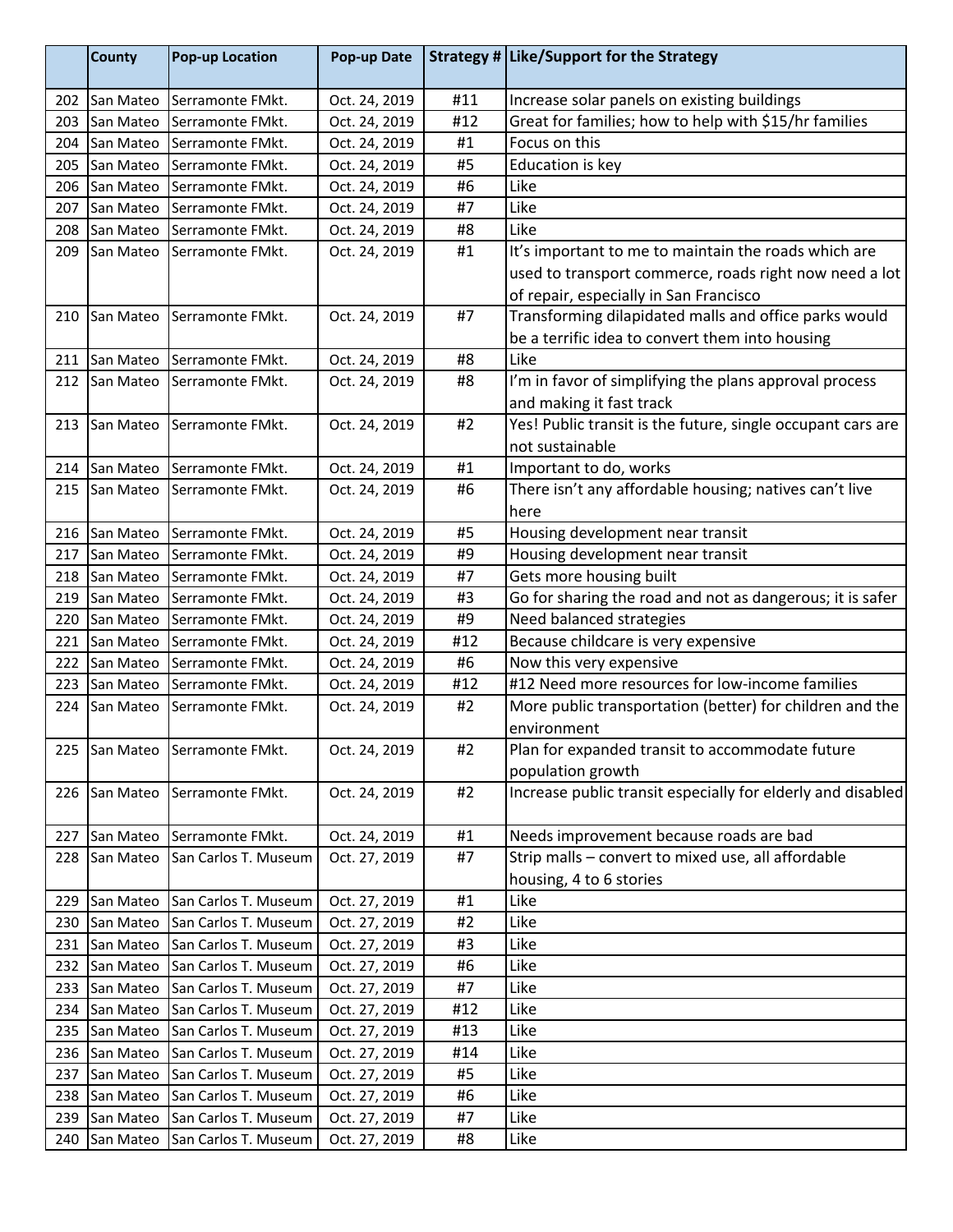|     | <b>County</b> | <b>Pop-up Location</b> | Pop-up Date   |     | Strategy # Like/Support for the Strategy                |
|-----|---------------|------------------------|---------------|-----|---------------------------------------------------------|
| 241 | San Mateo     | San Carlos T. Museum   | Oct. 27, 2019 | #3  | Protected bike lanes                                    |
| 242 | San Mateo     | San Carlos T. Museum   | Oct. 27, 2019 | #2  | Transit every 10-15 minutes                             |
| 243 | San Mateo     | San Carlos T. Museum   | Oct. 27, 2019 | #4  | Would be helpful to have one place                      |
| 244 | San Mateo     | San Carlos T. Museum   | Oct. 27, 2019 | #5  | Good idea but also causes congestion                    |
| 245 | San Mateo     | San Carlos T. Museum   | Oct. 27, 2019 | #1  | Like                                                    |
| 246 | San Mateo     | San Carlos T. Museum   | Oct. 27, 2019 | #2  | Like                                                    |
| 247 | San Mateo     | San Carlos T. Museum   | Oct. 27, 2019 | #3  | Like                                                    |
| 248 | San Mateo     | San Carlos T. Museum   | Oct. 27, 2019 | #4  | Like                                                    |
| 249 | San Mateo     | San Carlos T. Museum   | Oct. 27, 2019 | #10 | Important because of wildfires                          |
| 250 | San Mateo     | San Carlos T. Museum   | Oct. 27, 2019 | #11 | Alerting people in near future; build housing at higher |
|     |               |                        |               |     | altitudes                                               |
| 251 | San Mateo     | San Carlos T. Museum   | Oct. 27, 2019 | #3  | But need protected bike lanes                           |
| 252 | San Mateo     | San Carlos T. Museum   | Oct. 27, 2019 | #3  | I think people might get hurt in cars                   |
| 253 | San Mateo     | San Carlos T. Museum   | Oct. 27, 2019 | #7  | Affordable housing                                      |
| 254 | San Mateo     | San Carlos T. Museum   | Oct. 27, 2019 | #13 | Should be \$90K or more                                 |
| 255 | San Mateo     | San Carlos T. Museum   | Oct. 27, 2019 | #7  | Like                                                    |
| 256 | San Mateo     | San Carlos T. Museum   | Oct. 27, 2019 | #7  | Mixed use; helps with congestion                        |
| 257 | San Mateo     | San Carlos T. Museum   | Oct. 27, 2019 | #2  | Require tech companies to invest in                     |
|     |               |                        |               |     | transit/transportation                                  |
| 258 | San Mateo     | San Carlos T. Museum   | Oct. 27, 2019 | #2  | Transit not connected to neighborhoods                  |
| 259 | San Mateo     | San Carlos T. Museum   | Oct. 27, 2019 | #1  | Like                                                    |
| 260 | San Mateo     | San Carlos T. Museum   | Oct. 27, 2019 | #3  | Safe bike programs                                      |
| 261 | San Mateo     | San Carlos T. Museum   | Oct. 27, 2019 | #2  | Integrate transit systems                               |
| 262 | San Mateo     | San Carlos T. Museum   | Oct. 27, 2019 | #2  | Access to transit for seniors and underserved areas     |
| 263 | San Mateo     | San Carlos T. Museum   | Oct. 27, 2019 | #1  | Likes all strategies                                    |
| 264 | San Mateo     | San Carlos T. Museum   | Oct. 27, 2019 | #2  | Likes all strategies                                    |
| 265 | San Mateo     | San Carlos T. Museum   | Oct. 27, 2019 | #3  | Likes all strategies                                    |
| 266 | San Mateo     | San Carlos T. Museum   | Oct. 27, 2019 | #4  | Likes all strategies                                    |
| 267 | San Mateo     | San Carlos T. Museum   | Oct. 27, 2019 | #5  | Likes all strategies                                    |
| 268 | San Mateo     | San Carlos T. Museum   | Oct. 27, 2019 | #6  | Likes all strategies                                    |
| 269 | San Mateo     | San Carlos T. Museum   | Oct. 27, 2019 | #7  | Likes all strategies                                    |
| 270 | San Mateo     | San Carlos T. Museum   | Oct. 27, 2019 | #8  | Likes all strategies                                    |
| 271 | San Mateo     | San Carlos T. Museum   | Oct. 27, 2019 | #9  | Likes all strategies                                    |
| 272 | San Mateo     | San Carlos T. Museum   | Oct. 27, 2019 | #10 | Likes all strategies                                    |
| 273 | San Mateo     | San Carlos T. Museum   | Oct. 27, 2019 | #11 | Likes all strategies                                    |
| 274 | San Mateo     | San Carlos T. Museum   | Oct. 27, 2019 | #12 | Likes all strategies                                    |
| 275 | San Mateo     | San Carlos T. Museum   | Oct. 27, 2019 | #13 | Likes all strategies                                    |
| 276 | San Mateo     | San Carlos T. Museum   | Oct. 27, 2019 | #14 | Likes all strategies                                    |
| 277 | San Mateo     | San Carlos T. Museum   | Oct. 27, 2019 | #1  | Likes all strategies                                    |
| 278 | San Mateo     | San Carlos T. Museum   | Oct. 27, 2019 | #2  | Likes all strategies                                    |
| 279 | San Mateo     | San Carlos T. Museum   | Oct. 27, 2019 | #3  | Likes all strategies                                    |
| 280 | San Mateo     | San Carlos T. Museum   | Oct. 27, 2019 | #4  | Likes all strategies                                    |
| 281 | San Mateo     | San Carlos T. Museum   | Oct. 27, 2019 | #5  | Likes all strategies                                    |
| 282 | San Mateo     | San Carlos T. Museum   | Oct. 27, 2019 | #6  | Likes all strategies                                    |
| 283 | San Mateo     | San Carlos T. Museum   | Oct. 27, 2019 | #7  | Likes all strategies                                    |
| 284 | San Mateo     | San Carlos T. Museum   | Oct. 27, 2019 | #8  | Likes all strategies                                    |
| 285 | San Mateo     | San Carlos T. Museum   | Oct. 27, 2019 | #9  | Likes all strategies                                    |
| 286 | San Mateo     | San Carlos T. Museum   | Oct. 27, 2019 | #10 | Likes all strategies                                    |
| 287 | San Mateo     | San Carlos T. Museum   | Oct. 27, 2019 | #11 | Likes all strategies                                    |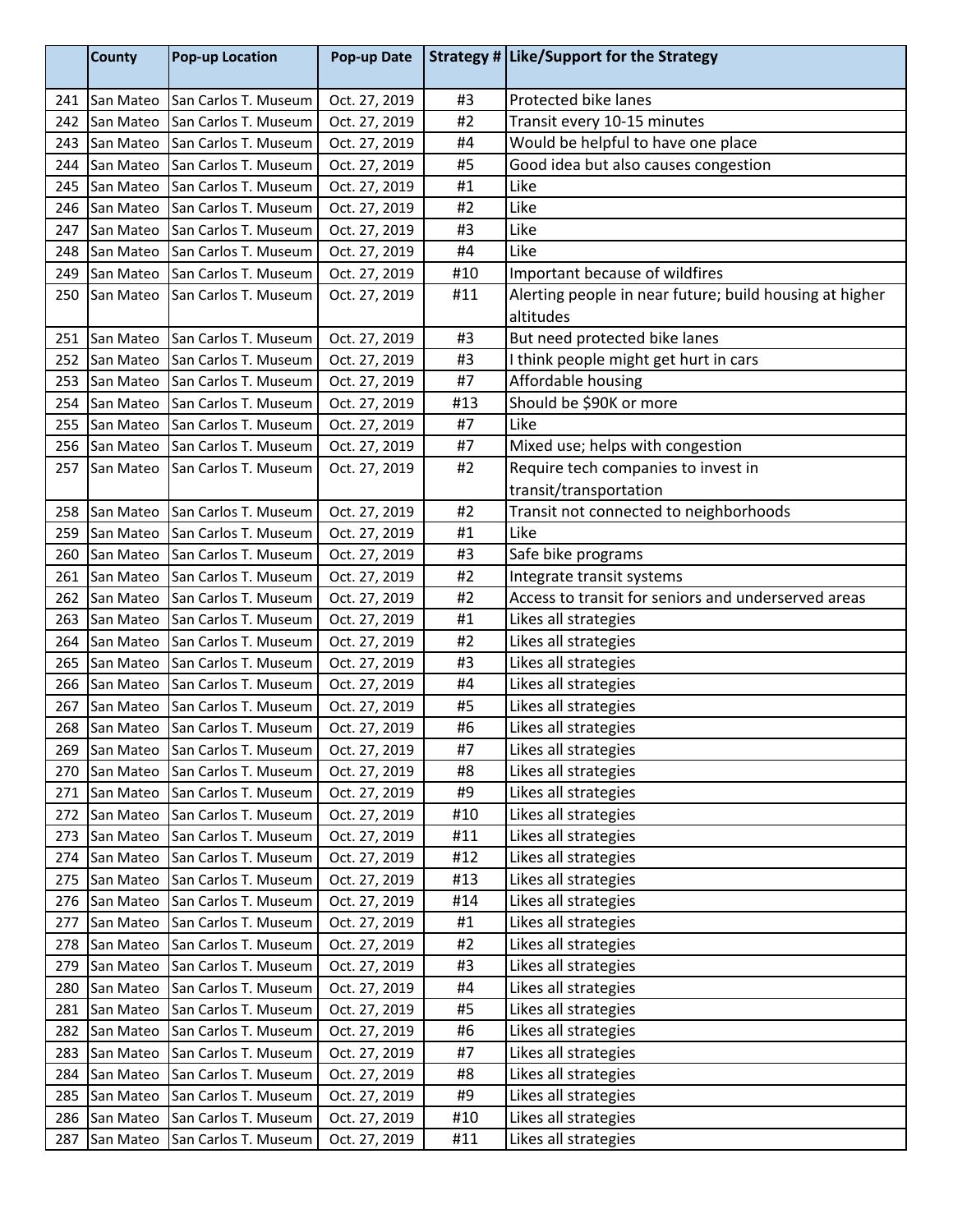|     | <b>County</b> | <b>Pop-up Location</b>               | Pop-up Date   |     | Strategy # Like/Support for the Strategy                    |
|-----|---------------|--------------------------------------|---------------|-----|-------------------------------------------------------------|
| 288 | San Mateo     | San Carlos T. Museum                 | Oct. 27, 2019 | #12 | Likes all strategies                                        |
| 289 | San Mateo     | San Carlos T. Museum                 | Oct. 27, 2019 | #13 | Likes all strategies                                        |
| 290 | San Mateo     | San Carlos T. Museum                 | Oct. 27, 2019 | #14 | Likes all strategies                                        |
| 291 | San Mateo     | East Palo Alto-Acterra               | Nov. 9, 2019  | #1  | Important because of my age                                 |
| 292 | San Mateo     | East Palo Alto-Acterra               | Nov. 9, 2019  | #2  | Support                                                     |
| 293 | San Mateo     | East Palo Alto-Acterra               | Nov. 9, 2019  | #3  | Support                                                     |
| 294 | San Mateo     | East Palo Alto-Acterra               | Nov. 9, 2019  | #6  | Support                                                     |
| 295 | San Mateo     | East Palo Alto-Acterra               | Nov. 9, 2019  | #7  | We are getting more concrete jungles; look to European      |
|     |               |                                      |               |     | plans with parks near housing and jobs                      |
| 296 | San Mateo     | East Palo Alto-Acterra               | Nov. 9, 2019  | #13 | Yes to transportation impact fees, but what we really       |
|     |               |                                      |               |     | need is integrated strategies for transportation and        |
|     |               |                                      |               |     | housing so we don't create long-distance commutes           |
|     |               |                                      |               |     | between housing and job locations                           |
| 297 | San Mateo     | East Palo Alto-Acterra               | Nov. 9, 2019  | #2  | Make it easier for people to get in and out of jobs in      |
|     |               |                                      |               |     | Palo Alto using transit                                     |
| 298 | San Mateo     | East Palo Alto-Acterra               | Nov. 9, 2019  | #6  | Top concern                                                 |
| 299 | San Mateo     | East Palo Alto-Acterra               | Nov. 9, 2019  | #12 | Support                                                     |
| 300 | San Mateo     | East Palo Alto-Acterra               | Nov. 9, 2019  | #11 | Support                                                     |
| 301 | San Mateo     | East Palo Alto-Acterra               | Nov. 9, 2019  | #3  | Support                                                     |
| 302 | San Mateo     | East Palo Alto-Acterra               | Nov. 9, 2019  | #6  | There are so many people who can't afford the rent          |
| 303 | San Mateo     | East Palo Alto-Acterra               | Nov. 9, 2019  | #6  | Support                                                     |
| 304 | San Mateo     | East Palo Alto-Acterra               | Nov. 9, 2019  | #7  | Support                                                     |
| 305 | San Mateo     | East Palo Alto-Acterra               | Nov. 9, 2019  | #9  | We can do a better job of infill development                |
| 306 | San Mateo     | East Palo Alto-Acterra               | Nov. 9, 2019  | #12 | Sure! Peninsula childcare is very costly (like the price of |
|     |               |                                      |               |     | a mortgage!)                                                |
| 307 | San Mateo     | East Palo Alto-Acterra               | Nov. 9, 2019  | #5  | <b>Build around transit</b>                                 |
| 308 | San Mateo     | East Palo Alto-Acterra               | Nov. 9, 2019  | #2  | Also make transit options more viable                       |
| 309 | San Mateo     | East Palo Alto-Acterra               | Nov. 9, 2019  | #9  | Support                                                     |
| 310 | San Mateo     | East Palo Alto-Acterra               | Nov. 9, 2019  | #9  | Support                                                     |
| 311 | San Mateo     | East Palo Alto-Acterra               | Nov. 9, 2019  | #3  | Support                                                     |
|     |               | 312 San Mateo East Palo Alto-Acterra | Nov. 9, 2019  | #9  | Sounds good but people have already moved far out           |
|     |               |                                      |               |     | there, like to Los Banos                                    |
| 313 | San Mateo     | East Palo Alto-Acterra               | Nov. 9, 2019  | #6  | Everything is so expensive for families and seniors         |
| 314 | San Mateo     | East Palo Alto-Acterra               | Nov. 9, 2019  | #5  | It costs less to work close to where I live                 |
| 315 | San Mateo     | East Palo Alto-Acterra               | Nov. 9, 2019  | #6  | Housing that is permanently affordable                      |
| 316 | San Mateo     | East Palo Alto-Acterra               | Nov. 9, 2019  | #2  | Support                                                     |
| 317 | San Mateo     | East Palo Alto-Acterra               | Nov. 9, 2019  | #4  | Support                                                     |
| 318 | San Mateo     | East Palo Alto-Acterra               | Nov. 9, 2019  | #5  | Support                                                     |
| 319 | San Mateo     | East Palo Alto-Acterra               | Nov. 9, 2019  | #6  | Support                                                     |
| 320 | San Mateo     | East Palo Alto-Acterra               | Nov. 9, 2019  | #7  | Support                                                     |
| 321 | San Mateo     | East Palo Alto-Acterra               | Nov. 9, 2019  | #10 | Support                                                     |
| 322 | San Mateo     | East Palo Alto-Acterra               | Nov. 9, 2019  | #14 | Support                                                     |
| 323 | San Mateo     | East Palo Alto-Acterra               | Nov. 9, 2019  | #10 | Support                                                     |
| 324 | San Mateo     | East Palo Alto-Acterra               | Nov. 9, 2019  | #1  | Need to invest in maintenance                               |
| 325 | San Mateo     | East Palo Alto-Acterra               | Nov. 9, 2019  | #4  | Support                                                     |
| 326 | San Mateo     | East Palo Alto-Acterra               | Nov. 9, 2019  | #2  | A rail crossing would be nice                               |
| 327 | San Mateo     | East Palo Alto-Acterra               | Nov. 9, 2019  | #7  | Support                                                     |
| 328 | San Mateo     | East Palo Alto-Acterra               | Nov. 9, 2019  | #6  | Support                                                     |
| 329 | San Mateo     | East Palo Alto-Acterra               | Nov. 9, 2019  | #10 | Support                                                     |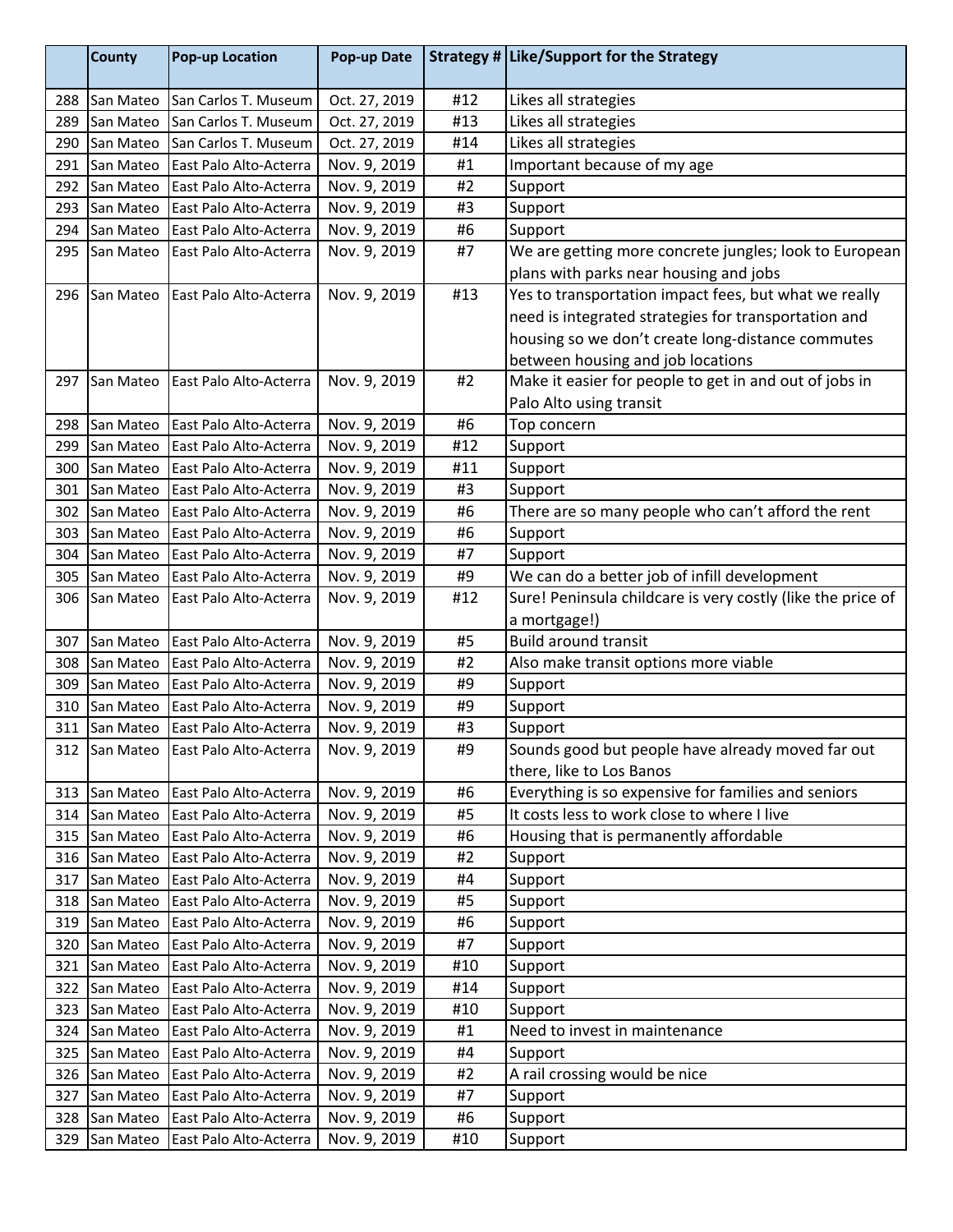|     | County        | <b>Pop-up Location</b> | Pop-up Date  |     | Strategy # Like/Support for the Strategy                   |
|-----|---------------|------------------------|--------------|-----|------------------------------------------------------------|
| 330 | San Mateo     | East Palo Alto-Acterra | Nov. 9, 2019 | #9  | Support                                                    |
| 331 | San Mateo     | East Palo Alto-Acterra | Nov. 9, 2019 | #12 | Support                                                    |
| 332 | San Mateo     | East Palo Alto-Acterra | Nov. 9, 2019 | #14 | Support                                                    |
| 333 | San Mateo     | East Palo Alto-Acterra | Nov. 9, 2019 | #14 | Yes. That's the name of the game. Taxes will go up with    |
|     |               |                        |              |     | more businesses and schools will get better                |
| 334 | San Mateo     | East Palo Alto-Acterra | Nov. 9, 2019 | #7  | Support                                                    |
| 335 | San Mateo     | East Palo Alto-Acterra | Nov. 9, 2019 | #1  | Roads are important                                        |
| 336 | San Mateo     | East Palo Alto-Acterra | Nov. 9, 2019 | #9  | Densify urban areas; protect natural areas!                |
| 337 | San Mateo     | East Palo Alto-Acterra | Nov. 9, 2019 | #5  | Housing important                                          |
| 338 | San Mateo     | East Palo Alto-Acterra | Nov. 9, 2019 | #6  | Housing important                                          |
| 339 | San Mateo     | East Palo Alto-Acterra | Nov. 9, 2019 | #12 | Childcare                                                  |
| 340 | San Mateo     | East Palo Alto-Acterra | Nov. 9, 2019 | #10 | Support                                                    |
| 341 | San Mateo     | East Palo Alto-Acterra | Nov. 9, 2019 | #1  | Takes one hour to go 7 miles to work!                      |
| 342 | San Mateo     | East Palo Alto-Acterra | Nov. 9, 2019 | #2  | Support                                                    |
| 343 | San Mateo     | East Palo Alto-Acterra | Nov. 9, 2019 | #2  | More accessible and safer public transit                   |
| 344 | San Mateo     | East Palo Alto-Acterra | Nov. 9, 2019 | #9  | Reduce sprawl                                              |
| 345 | San Mateo     | East Palo Alto-Acterra | Nov. 9, 2019 | #12 | Support                                                    |
| 346 | San Mateo     | East Palo Alto-Acterra | Nov. 9, 2019 | #6  | Support                                                    |
| 347 | San Mateo     | East Palo Alto-Acterra | Nov. 9, 2019 | #11 | Place housing where it won't be flooded, so people         |
|     |               |                        |              |     | won't be forced to move                                    |
| 348 | San Mateo     | East Palo Alto-Acterra | Nov. 9, 2019 | #14 | Too many office buildings are being built                  |
| 349 | San Mateo     | East Palo Alto-Acterra | Nov. 9, 2019 | #6  | Kids can't move out from parents' home because it is       |
|     |               |                        |              |     | too expensive                                              |
| 350 | San Mateo     | East Palo Alto-Acterra | Nov. 9, 2019 | #4  | Like it                                                    |
| 351 | San Mateo     | East Palo Alto-Acterra | Nov. 9, 2019 | #2  | Increase the frequency of public transportation            |
| 352 | San Mateo     | East Palo Alto-Acterra | Nov. 9, 2019 | #9  | His main concern is the environment and keeping urban      |
|     |               |                        |              |     | growth boundaries                                          |
| 353 | San Mateo     | East Palo Alto-Acterra | Nov. 9, 2019 | #1  | Freeways are so dirty! Why aren't big tech companies       |
|     |               |                        |              |     | pitching in to cleanup freeways?                           |
|     | 354 San Mateo | East Palo Alto-Acterra | Nov. 9, 2019 | #4  | We are so constrained by geography; make it easy to        |
|     |               |                        |              |     | use transit. Doesn't drive to save time, money and         |
|     |               |                        |              |     | aggravation.                                               |
| 355 | San Mateo     | East Palo Alto-Acterra | Nov. 9, 2019 | #2  | Would use transit if we had a better system                |
| 356 | San Mateo     | East Palo Alto-Acterra | Nov. 9, 2019 | #14 | Even places that are "reasonable" are expensive            |
| 357 | San Mateo     | East Palo Alto-Acterra | Nov. 9, 2019 | #2  | We should be integrating transit systems like New          |
|     |               |                        |              |     | Jersey/New York; Samtrans and VTA do not coordinate        |
| 358 | San Mateo     | East Palo Alto-Acterra | Nov. 9, 2019 | #10 | TOD for the environment; supports knocking down a          |
|     |               |                        |              |     | single family home to build a multiplex in its place. That |
|     |               |                        |              |     | is better than developing open space/sprawl.               |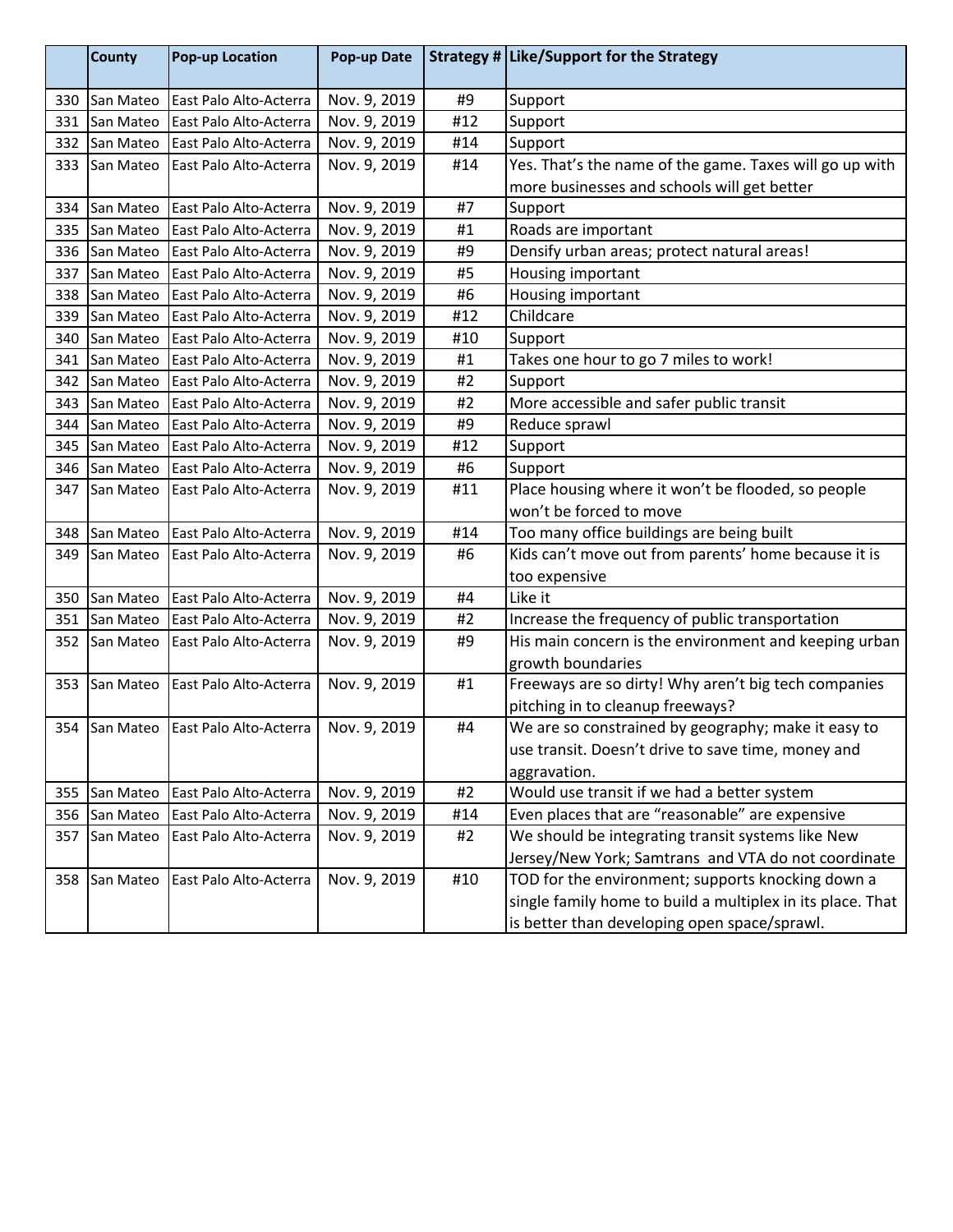

## Plan Bay Area 2050 Public Engagement -- Fall 2019 **Comments by Pop-up held in San Mateo County** *Dislike/Don't Support Strategy*

|                | <b>County</b> | <b>Pop-up Location</b>              | <b>Date</b>   |     | Strategy # Dislike/Do Not Support the Strategy                                                                                      |
|----------------|---------------|-------------------------------------|---------------|-----|-------------------------------------------------------------------------------------------------------------------------------------|
| 1              |               | San Mateo East Palo Alto FMkt.      | Oct. 16, 2019 | #7  | Build not only apartment complexes but single family<br>housing as well                                                             |
| $\overline{2}$ |               | San Mateo East Palo Alto FMkt.      | Oct. 16, 2019 | #2  | Public transportation not feasible for families with<br>children.                                                                   |
| 3              |               | San Mateo East Palo Alto FMkt.      | Oct. 16, 2019 | #2  | Public transportation is inefficient; need to accommodate<br>new growth. Needs to extend beyond no/so                               |
| 4              |               | San Mateo SM College FM             | Oct. 19, 2019 | #10 | Will happen over time                                                                                                               |
| 5              |               | San Mateo SM College FM             | Oct. 19, 2019 | #6  | Concerned about changes in neighborhood                                                                                             |
| 6              |               | San Mateo SM College FM             | Oct. 19, 2019 | #8  | Concerned about changes in neighborhood                                                                                             |
| 7              |               | San Mateo SM College FM             | Oct. 19, 2019 | #5  | Infrastructure cannot support this                                                                                                  |
| 8              |               | San Mateo SM College FM             | Oct. 19, 2019 | #5  | <b>Dislike</b>                                                                                                                      |
| 9              |               | San Mateo SM College FM             | Oct. 19, 2019 | #7  | Many shopping malls don't have good transportation<br>options                                                                       |
|                |               | 10 San Mateo SM College FM          | Oct. 19, 2019 | #5  | Wants to see more data on effectiveness                                                                                             |
|                |               | 11 San Mateo SM College FM          | Oct. 19, 2019 | #7  | Many shopping malls don't have good transportation<br>options                                                                       |
| 12             |               | San Mateo Dental Care Event/SSF     | Oct. 20, 2019 | #12 | Not enough                                                                                                                          |
|                |               | 13 San Mateo Dental Care Event/SSF  | Oct. 20, 2019 | #8  | May not increase # of people walking or biking                                                                                      |
|                |               | 14 San Mateo Dental Care Event/SSF  | Oct. 20, 2019 | #6  | Not only working family but disabled people - drop<br>working family - disabled and low-income                                      |
|                |               | 15 San Mateo Dental Care Event/SSF  | Oct. 20, 2019 | #3  | Bikers don't stay in the bike lane even when there are<br>bike lanes                                                                |
|                |               | 16 San Mateo Dental Care Event/SSF  | Oct. 20, 2019 | #4  | Seems like it will evolve without having to focus on it in<br>the plan                                                              |
| 17             |               | San Mateo Dental Care Event/SSF     | Oct. 20, 2019 | #8  | Too many regulations to implement                                                                                                   |
|                |               | 18 San Mateo Dental Care Event/SSF  | Oct. 20, 2019 | #5  | Too many regulations to implement                                                                                                   |
|                |               | 19 San Mateo Dental Care Event/SSF  | Oct. 20, 2019 | #6  | What will be the incentive?                                                                                                         |
|                |               | 20 San Mateo Dental Care Event/SSF  | Oct. 20, 2019 | #5  | What about communities with low-performing schools?<br>Should focus there.                                                          |
|                |               | 21 San Mateo Serramonte FMkt.       | Oct. 24, 2019 | #4  | One app for all options = monopoly, privatization of public<br>resources                                                            |
| 22             |               | San Mateo Serramonte FMkt.          | Oct. 24, 2019 | #13 | <b>Dislike</b>                                                                                                                      |
| 23             |               | San Mateo San Carlos T. Museum      | Oct. 27, 2019 | #8  | Unnecessary                                                                                                                         |
| 24             |               | San Mateo San Carlos T. Museum      | Oct. 27, 2019 | #5  | Worried about over building                                                                                                         |
| 25             |               | San Mateo San Carlos T. Museum      | Oct. 27, 2019 | #2  | Not going to work for spread out areas                                                                                              |
| 26             |               | San Mateo San Carlos T. Museum      | Oct. 27, 2019 | #9  | Prohibit fire prone homes                                                                                                           |
| 27             |               | San Mateo East Palo Alto-Acterra    | Nov. 9, 2019  | #8  | Dislikes zoning; move to form-based codes                                                                                           |
|                |               | 28 San Mateo East Palo Alto-Acterra | Nov. 9, 2019  | #5  | "In high performing schools" is a red herring; re-word or<br>remove                                                                 |
|                |               | 29 San Mateo East Palo Alto-Acterra | Nov. 9, 2019  | #8  | If our regulatory environment were more open and we<br>allowed taller buildings and mixed uses then development<br>would pencil out |
|                |               | 30 San Mateo East Palo Alto-Acterra | Nov. 9, 2019  | #12 | The subsidy should be consider families earning less than<br>\$60K per year x cost of living                                        |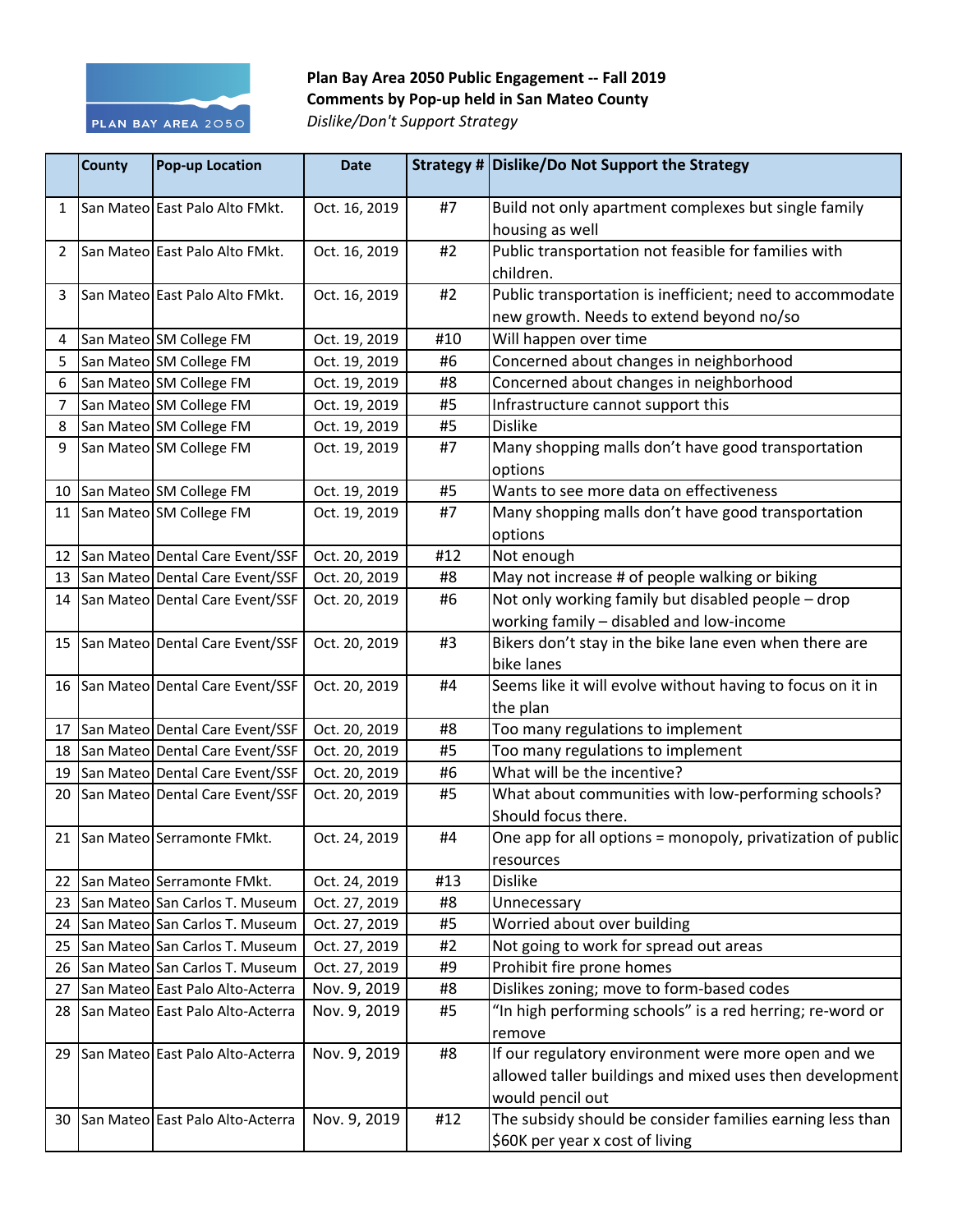| <b>County</b> | <b>Pop-up Location</b>              | <b>Date</b>  |    | Strategy # Dislike/Do Not Support the Strategy                                                                                          |
|---------------|-------------------------------------|--------------|----|-----------------------------------------------------------------------------------------------------------------------------------------|
|               | 31 San Mateo East Palo Alto-Acterra | Nov. 9, 2019 | #8 | Don't simplify to the point where the community does not<br>get a chance to comment; no trust factor; wants<br>community input/approval |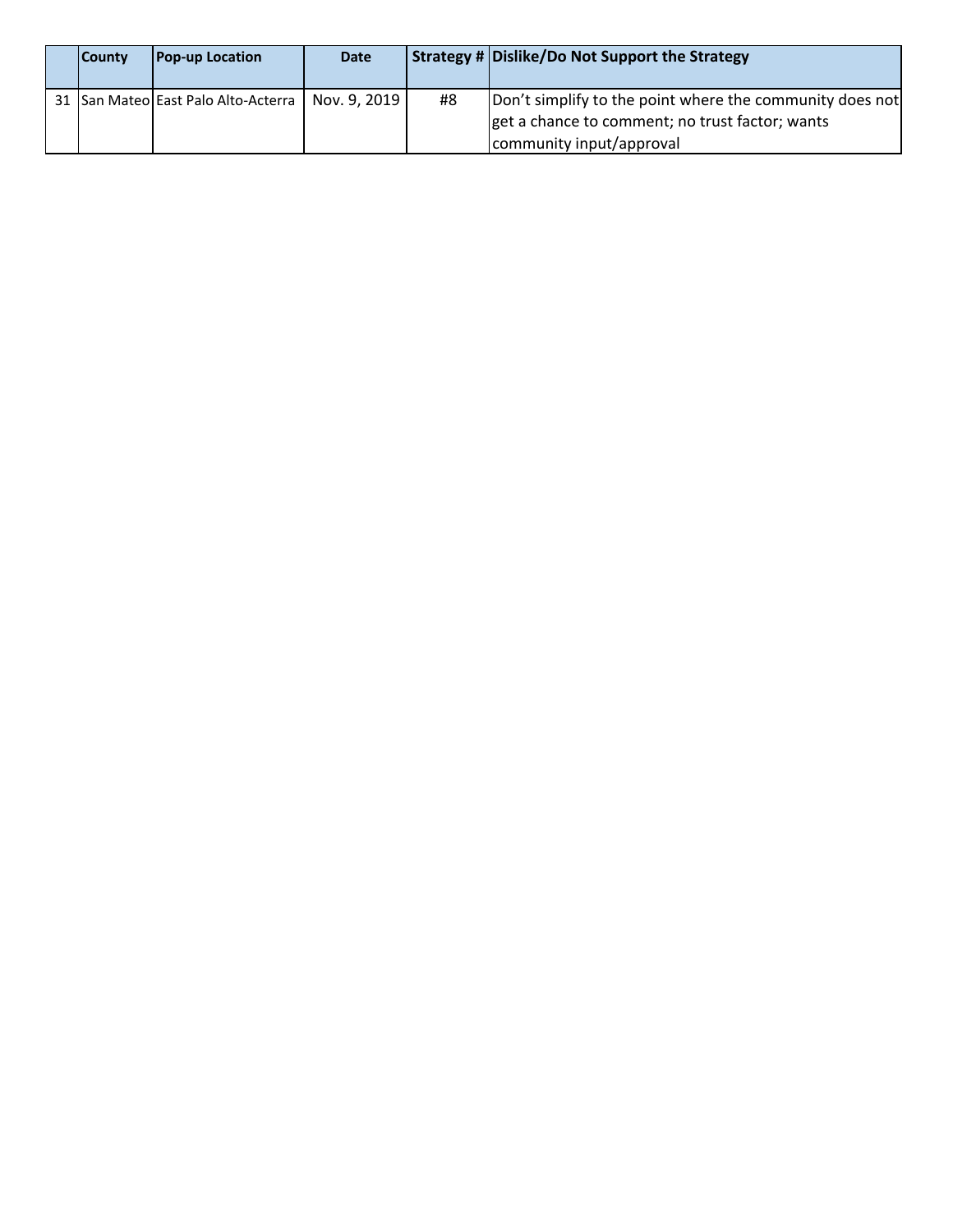

## Plan Bay Area 2050 Public Engagement -- Fall 2019 **Comments by Pop-up held in San Mateo County** *Comments/New Ideas*

|    | <b>County</b> | <b>Pop-up Location</b> | <b>Date</b>   | <b>Comments/New Ideas</b>                                                          |
|----|---------------|------------------------|---------------|------------------------------------------------------------------------------------|
| 1  | San Mateo     | East Palo Alto FMkt.   | Oct. 16, 2019 | Incentives for organic grocery stores to open in affordable                        |
|    |               |                        |               | neighborhoods                                                                      |
| 2  | San Mateo     | East Palo Alto FMkt.   | Oct. 16, 2019 | Safety = less driving and more walking                                             |
| 3  | San Mateo     | East Palo Alto FMkt.   | Oct. 16, 2019 | Interconnectivity transit system; first mile-last mile and after hours             |
| 4  | San Mateo     | East Palo Alto FMkt.   | Oct. 16, 2019 | Housing -- better access to it.                                                    |
| 5  | San Mateo     | East Palo Alto FMkt.   | Oct. 16, 2019 | Transportation - more affordable                                                   |
| 6  | San Mateo     | East Palo Alto FMkt.   | Oct. 16, 2019 | Traffic -- horrible                                                                |
| 7  | San Mateo     | East Palo Alto FMkt.   | Oct. 16, 2019 | More parks                                                                         |
| 8  | San Mateo     | East Palo Alto FMkt.   | Oct. 16, 2019 | Need resources - not just monetary -- to get out of poverty. How                   |
|    |               |                        |               | do you maintain and sustain livability once financial resources are                |
|    |               |                        |               | received?                                                                          |
| 9  | San Mateo     | East Palo Alto FMkt.   | Oct. 16, 2019 | Provide jobs for non-tech industry that provide a livable wage                     |
| 10 | San Mateo     | East Palo Alto FMkt.   | Oct. 16, 2019 | For outreach - add newspapers (Daily Post) to our mailing lists for                |
|    |               |                        |               | info on governmental meetings, for outreach                                        |
| 11 | San Mateo     | East Palo Alto FMkt.   | Oct. 16, 2019 | Moratorium on new commercial buildings until housing imbalance                     |
|    |               |                        |               | is resolved                                                                        |
| 12 | San Mateo     | East Palo Alto FMkt.   | Oct. 16, 2019 | Need to come up with strategies to resolve traffic congestion                      |
| 13 | San Mateo     | East Palo Alto FMkt.   | Oct. 16, 2019 | Affordable housing shouldn't mean units are affordable to rent or                  |
|    |               |                        |               | buy because they are smaller - meaning more expensive per sq. ft.                  |
| 14 | San Mateo     | East Palo Alto FMkt.   | Oct. 16, 2019 | Local governments are not interested in affordability; they are                    |
|    |               |                        |               | influenced by housing and development industry                                     |
| 15 | San Mateo     | East Palo Alto FMkt.   | Oct. 16, 2019 | Strategies may result in lessening development standards and                       |
|    |               |                        |               | ultimately resulting in poorer livability and affordability                        |
| 16 | San Mateo     | East Palo Alto FMkt.   | Oct. 16, 2019 | Need more public participation in methodology. The State of                        |
|    |               |                        |               | California is making infrastructure, housing and jobs decisions                    |
|    |               |                        |               | based on faulty models                                                             |
| 17 | San Mateo     | SM College FM          | Oct. 19, 2019 | Regional revenue sharing so cities don't only concentrate on job                   |
|    |               |                        |               | growth                                                                             |
| 18 | San Mateo     | SM College FM          | Oct. 19, 2019 | MTC spent too much on their own building                                           |
| 19 | San Mateo     | SM College FM          | Oct. 19, 2019 | EV charging stations should be more accessible and obvious                         |
| 20 | San Mateo     | SM College FM          | Oct. 19, 2019 | Unintended consequences of building in dense areas                                 |
| 21 | San Mateo     | SM College FM          | Oct. 19, 2019 | Existing transit (BART) is too expensive; not safe, clean or reliable              |
| 22 | San Mateo     | SM College FM          | Oct. 19, 2019 | Not sufficient housing/ transportation infrastructure for support                  |
|    |               |                        |               | services for lower income                                                          |
| 23 | San Mateo     | SM College FM          | Oct. 19, 2019 | Universal first floor retails                                                      |
| 24 | San Mateo     | SM College FM          | Oct. 19, 2019 | Don't build east of Highway 101 (no transit infrastructure)                        |
| 25 | San Mateo     | <b>SM College FM</b>   | Oct. 19, 2019 | Reduce animal agriculture! Make more space (meat tax)                              |
| 26 | San Mateo     | <b>SM College FM</b>   | Oct. 19, 2019 | One through train to San Francisco next 10 years                                   |
| 27 | San Mateo     | SM College FM          | Oct. 19, 2019 | Mom's need more safe transportation for teenagers                                  |
| 28 | San Mateo     | SM College FM          | Oct. 19, 2019 | No new construction                                                                |
| 29 | San Mateo     | SM College FM          | Oct. 19, 2019 | Jobs are not near train stations                                                   |
| 30 | San Mateo     | <b>SM College FM</b>   | Oct. 19, 2019 | Have paratransit be app-based too, and more reliable and                           |
|    |               |                        |               | convenient<br>There are a lot of things you can do in between highrises and single |
| 31 | San Mateo     | SM College FM          | Oct. 19, 2019 |                                                                                    |
|    |               |                        |               | family homes, like ADUs and multiplexes                                            |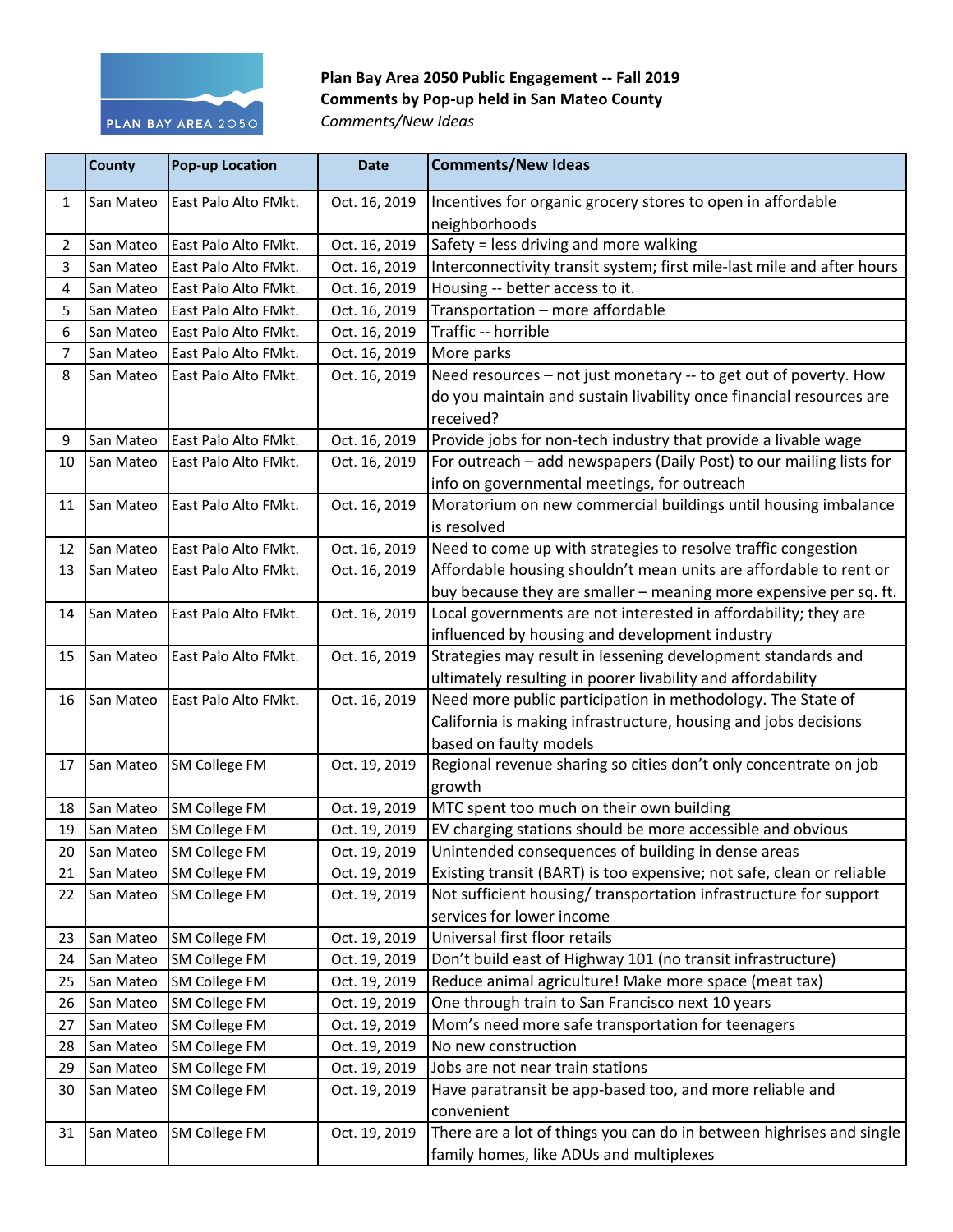|    | <b>County</b> | <b>Pop-up Location</b> | <b>Date</b>   | <b>Comments/New Ideas</b>                                                |
|----|---------------|------------------------|---------------|--------------------------------------------------------------------------|
| 32 | San Mateo     | SM College FM          | Oct. 19, 2019 | Spread jobs more; causing inequalities; lack of education is root        |
|    |               |                        |               | cause of problems                                                        |
| 33 | San Mateo     | SM College FM          | Oct. 19, 2019 | Increase park space for San Mateo area; mom's have to drive too          |
|    |               |                        |               | much                                                                     |
| 34 | San Mateo     | SM College FM          | Oct. 19, 2019 | Quit building                                                            |
| 35 | San Mateo     | <b>SM College FM</b>   | Oct. 19, 2019 | Foster City - too much housing and no way in or out. No public           |
|    |               |                        |               | transit                                                                  |
| 36 | San Mateo     | SM College FM          | Oct. 19, 2019 | Focus on jobs-housing fit                                                |
| 37 | San Mateo     | <b>SM College FM</b>   | Oct. 19, 2019 | Limit commercial development until housing can catch up                  |
| 38 | San Mateo     | Dental Care Event/SSF  | Oct. 20, 2019 | Look into electronic cars - AI - self driving. Think of earthquakes      |
| 39 | San Mateo     | Dental Care Event/SSF  | Oct. 20, 2019 | Change perception of Section 8. Need to anonymize properties             |
|    |               |                        |               | with affordability                                                       |
| 40 | San Mateo     | Dental Care Event/SSF  | Oct. 20, 2019 | FasTrak lane is for carpool but because you have to pay any way,         |
|    |               |                        |               | less people are using it. Pay to play is not fair.                       |
| 41 | San Mateo     | Dental Care Event/SSF  | Oct. 20, 2019 | Focus on food deserts                                                    |
| 42 | San Mateo     | Dental Care Event/SSF  | Oct. 20, 2019 | Housing - renters don't know their own rights - even though there        |
|    |               |                        |               | are laws in place to protect them                                        |
| 43 | San Mateo     | Dental Care Event/SSF  | Oct. 20, 2019 | Add carpooling to transportation; don't want to ride with                |
|    |               |                        |               | coworkers                                                                |
| 44 | San Mateo     | Dental Care Event/SSF  | Oct. 20, 2019 | AI cars is the future especially for 30 year old publicly owned cars $-$ |
|    |               |                        |               | free public services by taxes; cars would be connected through an        |
|    |               |                        |               | AI network; greater chance to carpool                                    |
| 45 | San Mateo     | Serramonte FMkt.       | Oct. 24, 2019 | Other countries use non-potable water for toilets                        |
| 46 | San Mateo     | Serramonte FMkt.       | Oct. 24, 2019 | Free public transit                                                      |
| 47 | San Mateo     | Serramonte FMkt.       | Oct. 24, 2019 | Homeless story behind her situation and how to help                      |
| 48 | San Mateo     | Serramonte FMkt.       | Oct. 24, 2019 | Need more environmental strategies - get rid of polluting<br>businesses  |
| 49 | San Mateo     | Serramonte FMkt.       | Oct. 24, 2019 | Free public transit; transit that has expanded coverage/service          |
| 50 | San Mateo     | Serramonte FMkt.       | Oct. 24, 2019 | Ways to keep seniors active and involved --- trails and jobs             |
| 51 | San Mateo     | Serramonte FMkt.       | Oct. 24, 2019 | Consolidate transit operators to one for entire Bay Area                 |
| 52 | San Mateo     | Serramonte FMkt.       | Oct. 24, 2019 | Free housing. No one should be on the street                             |
| 53 | San Mateo     | Serramonte FMkt.       | Oct. 24, 2019 | Connectivity: Connect buses to trains and ferries                        |
| 54 | San Mateo     | Serramonte FMkt.       | Oct. 24, 2019 | Research and develop new ways of capturing rainwater and using           |
|    |               |                        |               | water more efficiently                                                   |
| 55 | San Mateo     | Serramonte FMkt.       | Oct. 24, 2019 | Transit to the airport needs to be 24 hours                              |
| 56 | San Mateo     | Serramonte FMkt.       | Oct. 24, 2019 | Get rid of cars                                                          |
| 57 | San Mateo     | Serramonte FMkt.       | Oct. 24, 2019 | Roads for buses and no new road development                              |
| 58 | San Mateo     | Serramonte FMkt.       | Oct. 24, 2019 | Municipalize PG&E so it is not for profit                                |
| 59 | San Mateo     | Serramonte FMkt.       | Oct. 24, 2019 | Trains on the Bay Bridge (bring them back and pedestrian access)         |
| 60 | San Mateo     | Serramonte FMkt.       | Oct. 24, 2019 | Develop green jobs* at union wages (* rebuilding infrastructure          |
|    |               |                        |               | that is fossil-fuel free)                                                |
| 61 | San Mateo     | Serramonte FMkt.       | Oct. 24, 2019 | Improve housing for first responders and teachers and veterans           |
| 62 | San Mateo     | Serramonte FMkt.       | Oct. 24, 2019 | Create communal housing communities for all (especially seniors)         |
| 63 | San Mateo     | Serramonte FMkt.       | Oct. 24, 2019 | There is no affordable housing for people who are born here              |
| 64 | San Mateo     | Serramonte FMkt.       | Oct. 24, 2019 | Impact of housing on SSF; too many people in a small city                |
| 65 | San Mateo     | San Carlos T. Museum   | Oct. 27, 2019 | Need zoning to allow ADUs                                                |
| 66 | San Mateo     | San Carlos T. Museum   | Oct. 27, 2019 | Make electric cars more affordable                                       |
| 67 | San Mateo     | San Carlos T. Museum   | Oct. 27, 2019 | Dedicated bus lane on bridges                                            |
| 68 | San Mateo     | San Carlos T. Museum   | Oct. 27, 2019 | Make fares less expensive                                                |
| 69 | San Mateo     | San Carlos T. Museum   | Oct. 27, 2019 | Oversight of e-scooters                                                  |